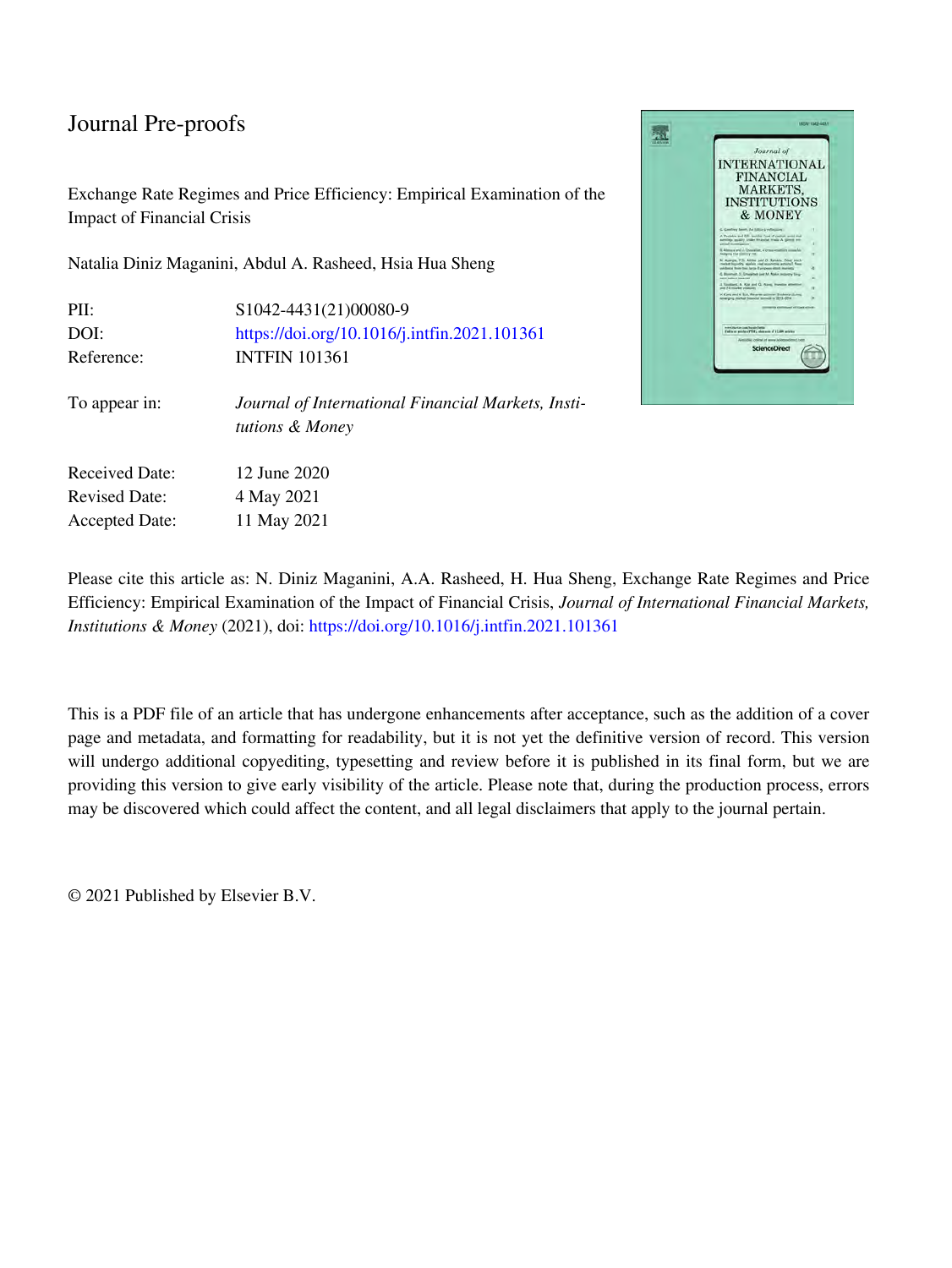#### **Exchange Rate Regimes and Price Efficiency: Empirical Examination of the Impact of Financial Crisis**

#### **Natalia Diniz Maganini**\*

Department of Finance FGV Sao Paulo School of Business Administration Av. Nove de Julho, 2029 3 andar, Bela Vista, 01313-902 Sao Paulo, SP, Brazil phone: (+55) 16 99107-7370 email: [natalia.diniz@fgv.br](mailto:natalia.diniz@fgv.br) 

#### **Abdul A. Rasheed**

Department of Management College of Business Administration Box 19467 University of Texas at Arlington Arlington, TX 76019 phone: 817-272-3166 fax: 817-272-3122 e-mail: [abdul@uta.edu](mailto:abdul@uta.edu)

**Hsia Hua Sheng**\* Department of Finance FGV Sao Paulo School of Business Administration Av. Nove de Julho, 2029 3 andar, Bela Vista, 01313-902 Sao Paulo, SP, Brazil phone: (+55) 16 99558-2669 email: [hsia.sheng@fgv.br](mailto:hsia.sheng@fgv.br)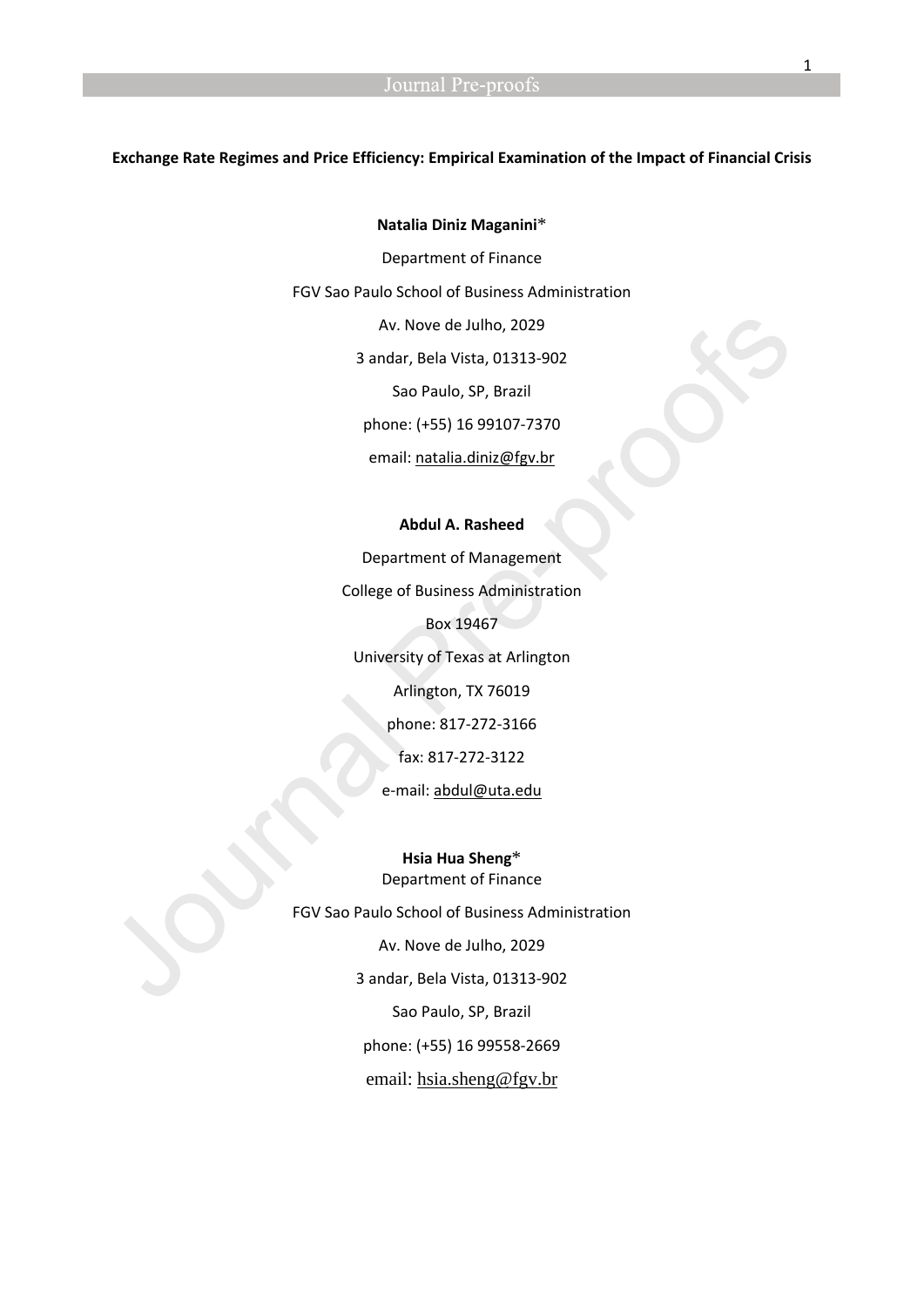#### \***Acknowledgements**

We are grateful for the financial assistance and support of the Fundação de Amparo à Pesquisa do Estado de São Paulo (FAPESP), through process nº 2018 / 17477-8.

### **Exchange Rate Regimes and Price Efficiency: Empirical Examination of the Impact of Financial Crisis**

#### **Highlights**

- Currencies under Free Float regime show greater price efficiency than currencies under Managed Float regimes.
- Currencies following the Free Float exchange regime experienced significantly greater deterioration in their price efficiency after the subprime crisis than currencies under Managed Float regimes.
- The efficiency of the currencies of the Free Float countries did not fully recover even a decade after the financial crisis.
- The analysis is based on a sample that includes all major economies in the world over a 15-year period and the results are thus more generalizable than prior studies that have focused on a much smaller set of countries.

#### **Abstract**

We analyze how different currency regimes influence the price efficiency of exchange rates. Based on an analysis of a sample of 20 exchange rates (covering 39 countries) over a 15 year period using MF-DFA (Multifractal Detrended Fluctuation Analysis), we find that currencies of countries following a Free Float regime show greater price efficiency than currencies of countries following a Managed Float regime. We also examined the impact of the financial crisis of 2008-09 on the price efficiency of these currencies. Our results suggest that currencies following the Free Float exchange regime experienced significantly greater deterioration in their price efficiency than currencies under Managed Float regimes. Even more interestingly, the efficiency of the currencies of the Free Float countries have not fully recovered even a decade after the crisis.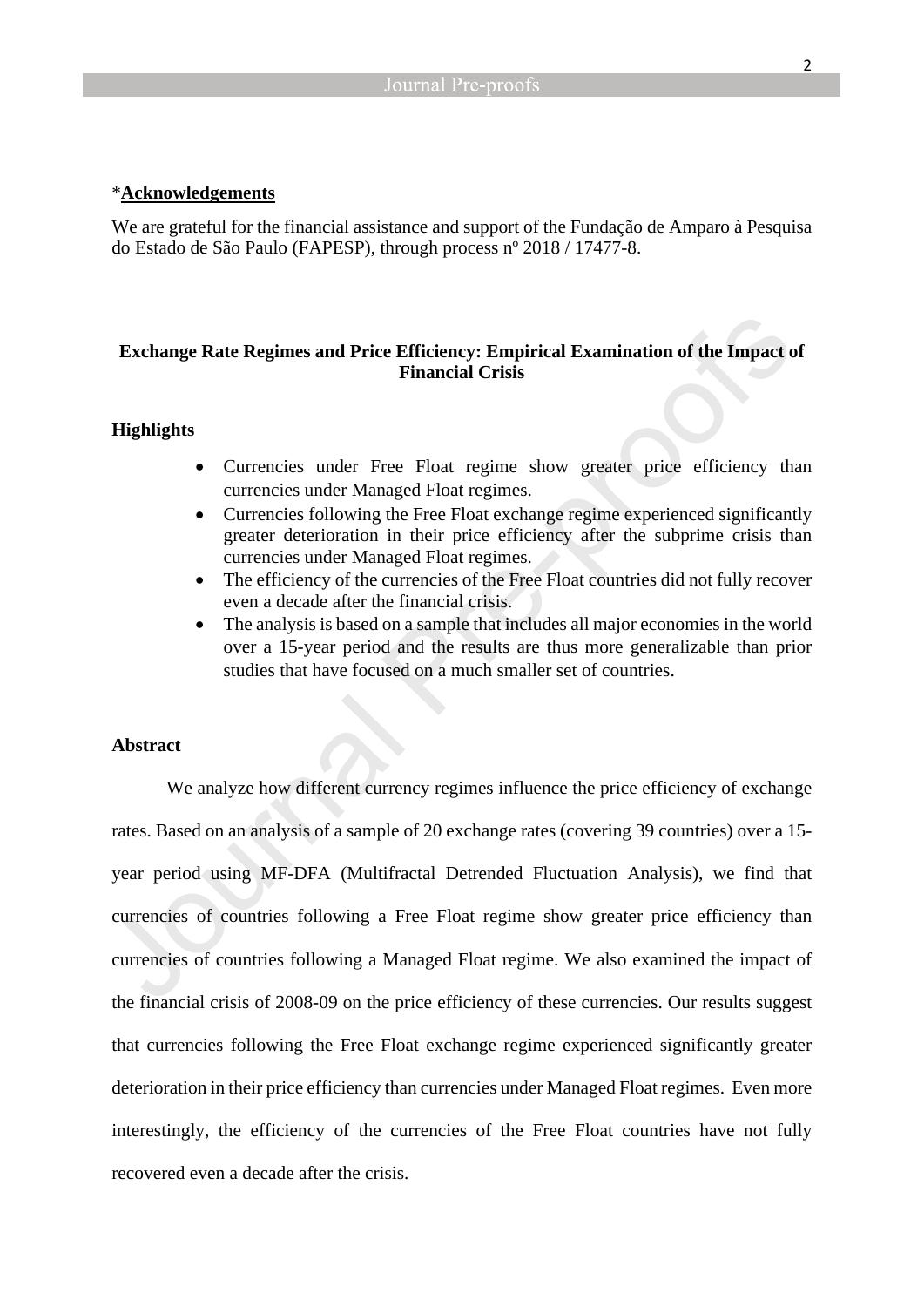Key words: *Market Efficiency, Foreign Exchange Rate, Multifractal Theory, Financial Crisis*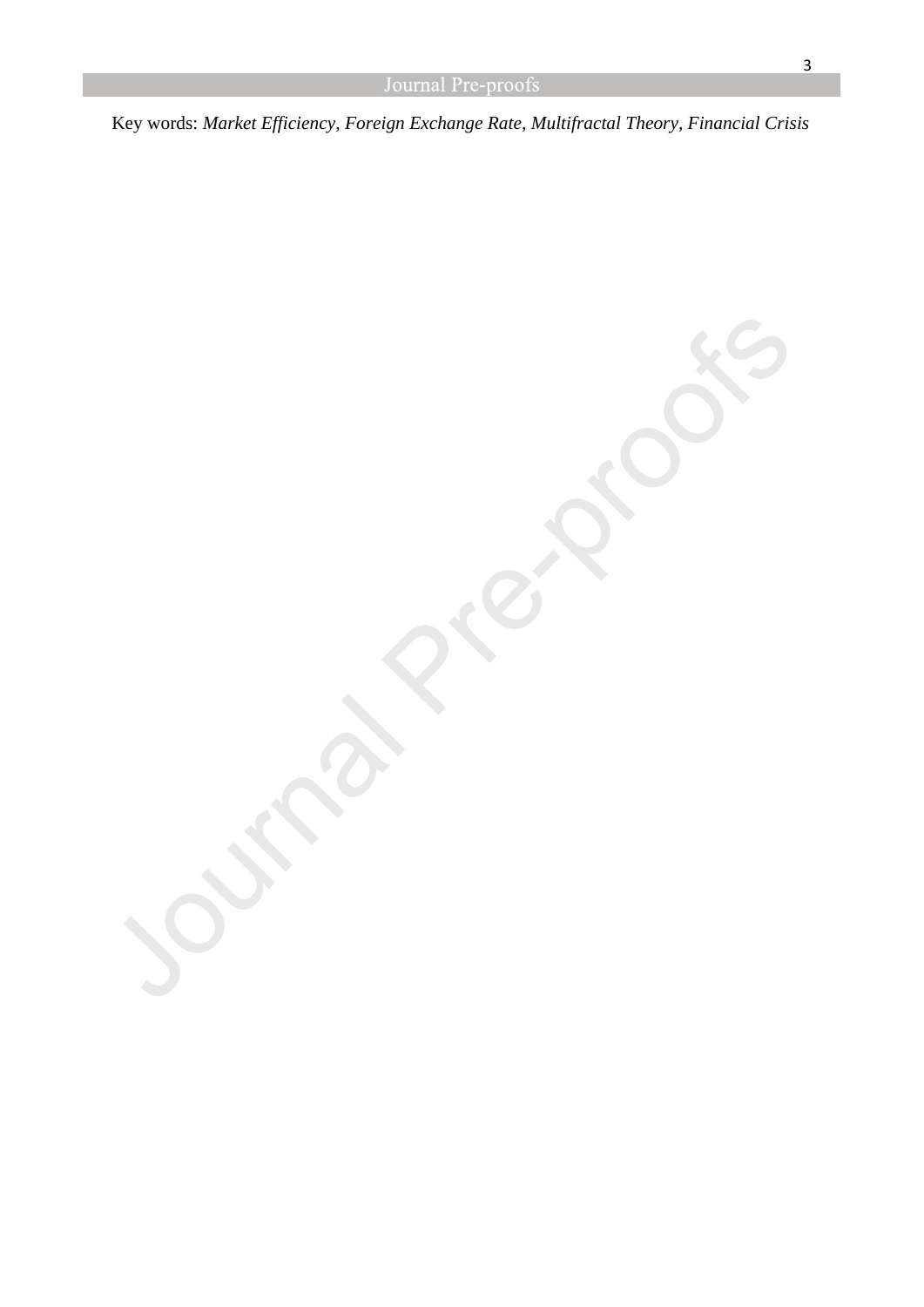#### **1. Introduction**

One of the foundational theories of modern finance is the efficient market hypothesis (Fama, 1970). Based on the degree to which available information is reflected in security prices, efficient market hypothesis (EMH) classifies market efficiency into three forms: weak, semi-strong, and strong. The trading of a financial asset is considered efficient in the weak form if market prices fully reflect the available information. A number of studies have attempted to empirically verify the extent to which markets are efficient (Fama & French, 1988; Lo & Mackinlay, 1988; Cheung & Coutts, 2001; Kim & Shamsuddin, 2008). Although such studies have mostly focused on the efficiency of stock markets, there have also been attempts to test the efficiency of other markets such as foreign exchange markets (Liu and He, 1991; Belaire-Franch & Opong, 2005; Stosic, et al., 2016), cryptocurrency markets (Al-Yahyaee, Mensi, & Yoon, 2018; Silva Filho, Maganini, & Almeida, 2018), oil markets (Arshad, Rizvi, Haroon, Mehmood & Gong, 2020), and gold markets (Ntim, English, Nwachukwu, & Wang, 2015).

Our focus in this paper is the analysis of the weak form of efficiency of foreign exchange markets. Understanding the behavior of exchange rate returns is of considerable interest to academics, trading professionals, and regulators. While academics seek to understand asset return behaviors over time, traders and investors are often interested in identifying market inefficiencies that produce exploitable patterns for abnormal returns. Regulators, unlike investors, are interested in improving the informational efficiency of the securities market in which exchange rates are negotiated (Belaire-Franch & Opong, 2005).

In an efficient market, foreign exchange prices are expected to reflect all available information so that abnormal profits from arbitrage are either reduced or quickly eliminated (Levich, 1985). Exchange rates play an important role in determining the dynamics of countries' stock and bond markets (Pavlova & Rigobon, 2007). It is particularly important for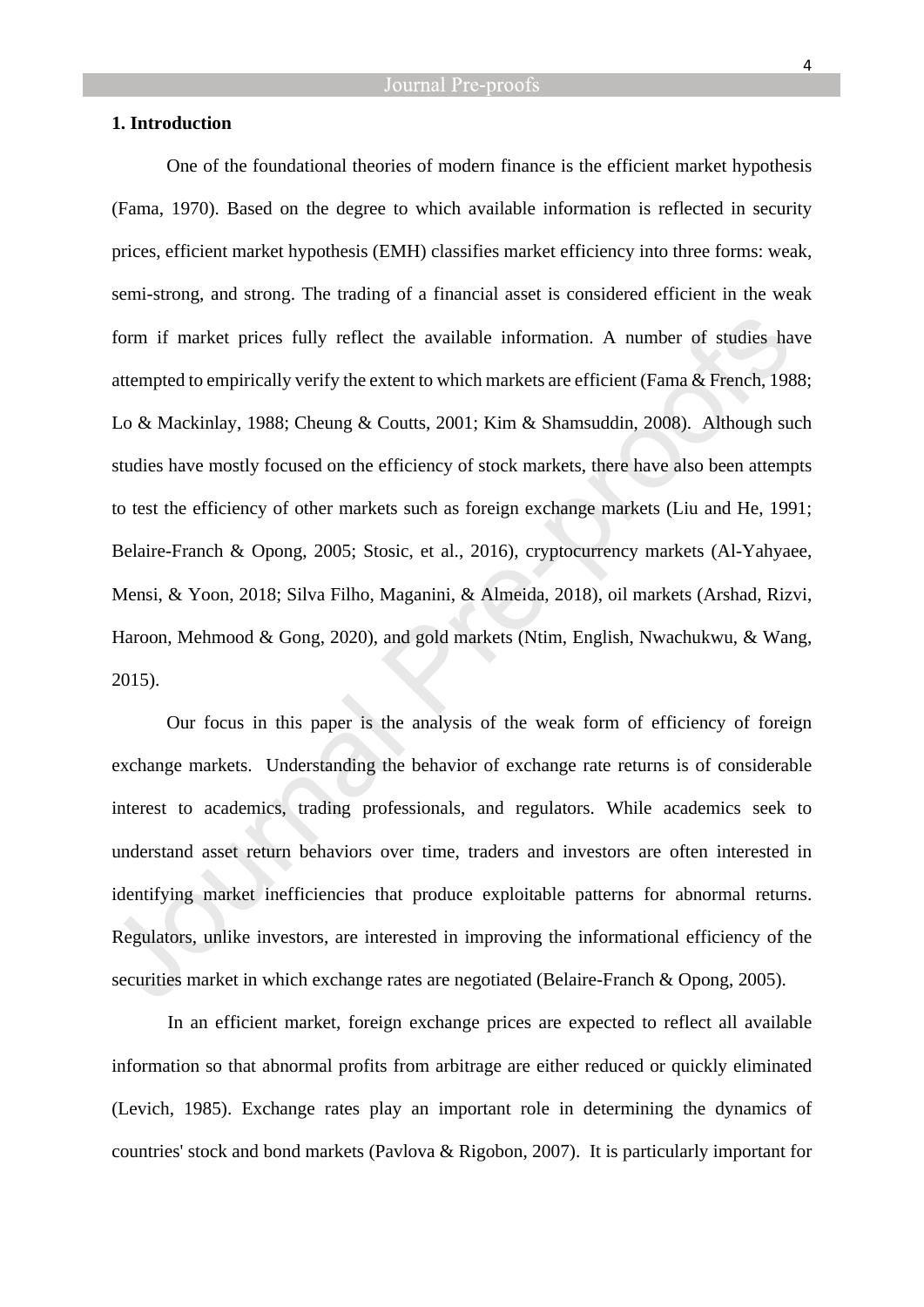central banks to monitor exchange rates and ensure their price efficiency to prevent profit opportunities through arbitrage.

A number of prior empirical studies have examined the market efficiency of the exchange rates of different countries (Baillie & Bollerslev, 1989; Oh, Kim & Eom, 2007; Stosic, et al., 2016). While these studies have provided us with many insights about the efficiency of exchange rate markets, we are still far from having a clear understanding of the efficiency differences across countries for a number of reasons. First, many of the prior studies have focused on a specific country or a small group of countries in their examination of market efficiency. Second, many studies only examine whether or not a country's exchange rate is efficient over a given period of time without providing an explanation of the observed efficiency or lack thereof. Third, methodological approaches used in prior studies do not often allow us to compare efficiencies across countries. Therefore, in order to develop a deeper understanding of the price efficiency of exchange markets, one will need to examine a large number of countries and systematically relate the observed differences in their market efficiencies to underlying differences in the economic characteristics of the countries.

Countries differ in terms of the exchange rate regimes that they follow. The International Monetary Fund has identified nine different types of currency regimes. At one extreme are countries that follow a fixed exchange rate. At the other extreme are countries that follow a free floating regime wherein exchange rates are entirely set by the market. A large number of countries follow a managed float system where the currency is allowed to fluctuate within a band based on market forces, but governments may intervene when the currency trades outside that band. This paper analyzes the efficiency of exchange rate prices against the US dollar of countries that follow the Free Floating or Managed Floating regimes. Most of the leading nations in the world fall within these two categories.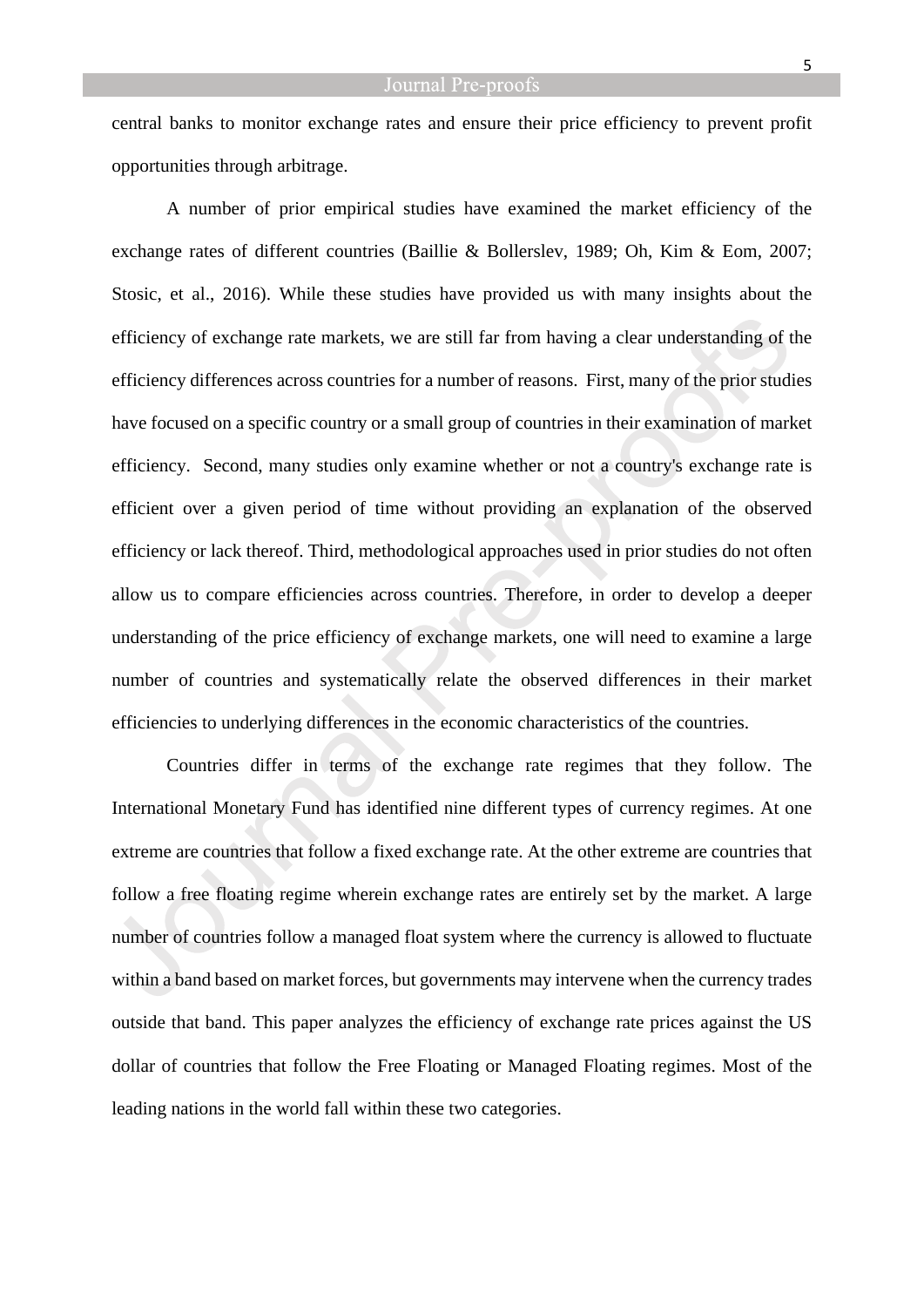Even when countries normally follow a free floating regime, there are extreme situations when a government may feel the need to intervene. One such event in recent times has been the global financial crisis of 2008. Often referred to as the sub-prime crisis, this was a period when the U.S. economy was rocked by a crisis of unprecedented proportions which subsequently spread to most other countries as well. In such situations, governments intervene to avoid excessive variations in currency prices. However, any such intervention and the possibility of future interventions may fundamentally affect the behavior of currency prices in ways that persist for extended periods of time. Therefore, in this paper we also examine how the financial crisis affected the efficiency of exchange rates. We compare the efficiencies of both free and managed float currencies before and after the financial crisis and examine how each of these types of currency systems recovered their efficiency after the crisis.

We conduct our analysis of efficiency differences of currency markets using Multifractal Detrended Fluctuation Analysis (MF-DFA), a method originally developed in econophysics (Matia, Ashkenazy, & Stanley, 2003; Wang, Liu, & Gu, 2009). The use of MF-DFA to assess price efficiency has been gaining greater acceptance in Finance research in recent years (Zunino et al., 2008; Al-Yahyaee, Mensi, & Yoon, 2018). Given that the majority of financial time series exhibit nonlinear scaling functions (Batten, Kinateder, & Wagner, 2014), the use of methodologies such as MF-DFA can provide insights that traditional methods may not be able to do.

Our paper makes the following contributions to the literature on exchange rates. First, by including most major currencies in the world, we are able to make inferences with a high degree of generalizability. Second, by systematically comparing free floating and managedfloating currencies, we are able to identify major systematic differences between these two prominent currency regimes. Third, we make a methodological contribution by demonstrating the applicability of multifractal analysis to study the complex dynamics of exchange rates in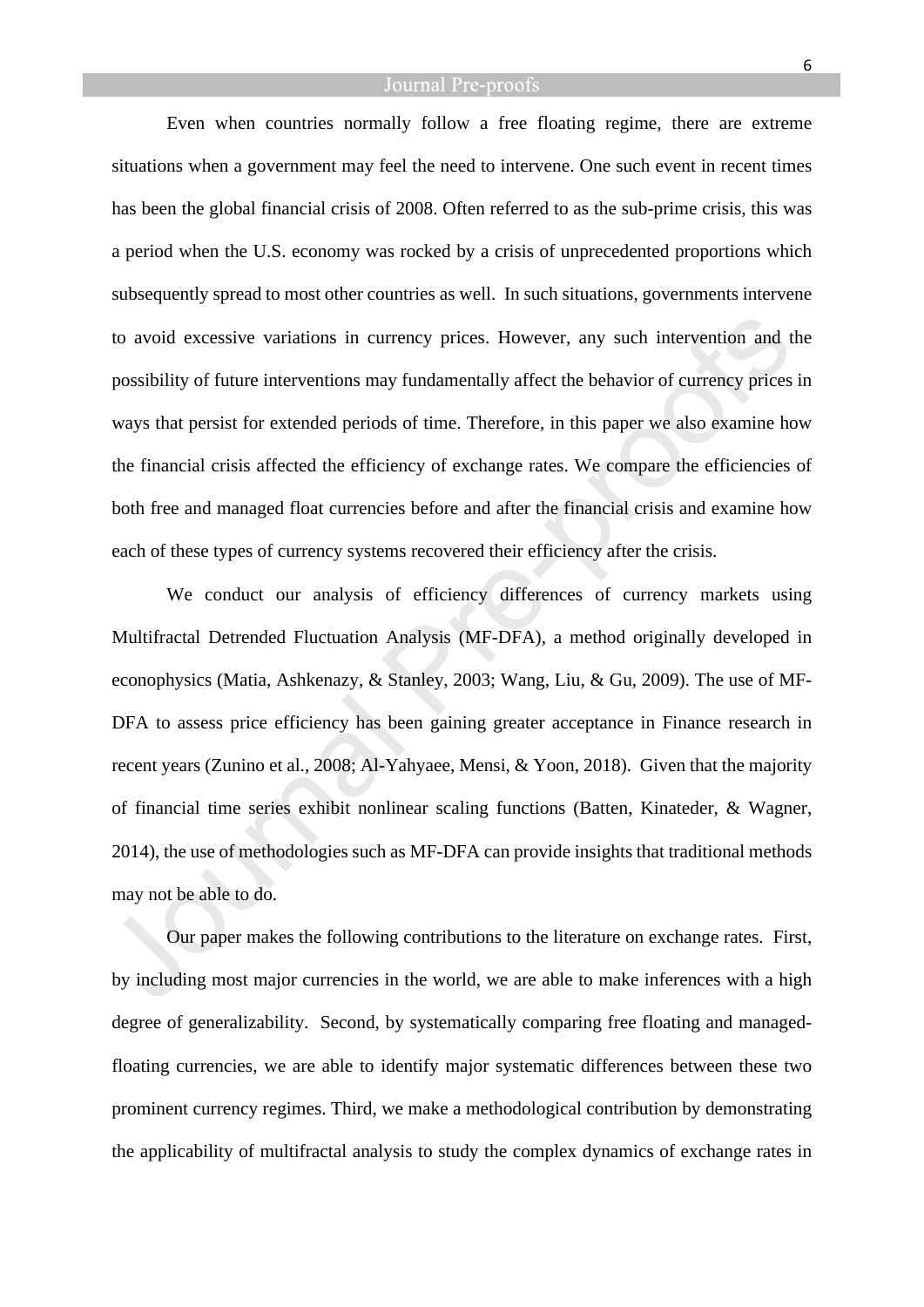the long run. More specifically, MFDFA allows comparison of the efficiencies of different currencies which is difficult to do with other methodological approaches.

The remainder of this paper is organized as follows. The next section reviews the prior literature on the efficiency of exchange markets and develops our hypotheses. We then present our data and methodology. This is followed by the results of our analysis. Finally, we provide a discussion of our results and our conclusions.

#### **2. Literature Review and Hypotheses**

#### **2.1 Market Efficiency and Exchange Rate Regimes**

Ever since Fama (1970) presented the efficient market hypothesis (EMH), numerous attempts have been made by researchers to empirically verify if markets are indeed efficient in the weak form. Most of these studies have focused on the equity markets of different countries, primarily to improve the predictability of stock prices to optimize portfolios and perform dynamic resource allocation.

Although the foreign exchange market is the largest and most liquid financial market in the world (Stosic et al., 2016), there have been relatively few empirical examinations of its efficiency. Compared to stocks and fixed income investments, the foreign exchange market is characterized by a lower level of transparency (Melvin & Taylor, 2009). However, developing a better understanding of the efficiency of exchange markets is important because currency fluctuations have far-reaching effects on economic activities and outcomes such as imports, exports, prices, inflation, financial crisis, and economic growth (Hooper & Kohlhagen, 1978; Kandil, Berument & Dincer, 2007), in addition to playing an important role in determining the dynamics of the stock market (Pavlova & Rigobon, 2007).

Weak form market efficiency in currency markets means that exchange rates should behave randomly. That is, market participants cannot make abnormal gains based on past prices of a currency. The empirical test of weak form efficiency concentrates on the spot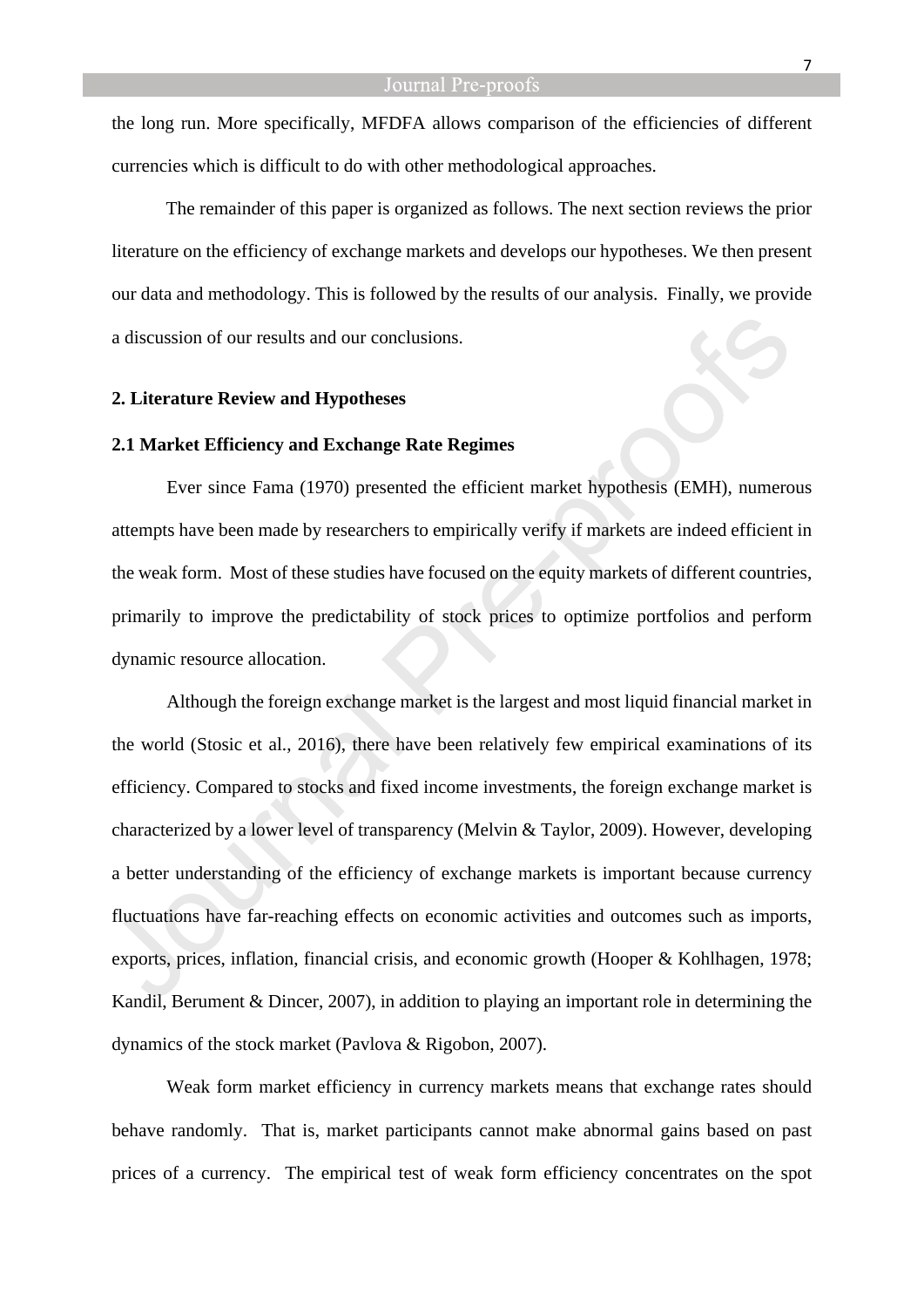exchange rates to verify if a currency behaves as random walk (Wickcremasinghe & Kim, 2008). The semi-strong form of efficiency holds that exchange rate movements would reflect all publicly available information such as interest rates, inflation, and trade balance. The strong form extends both the weak and semi-strong forms by adding inside information.

Much of the vast body of prior research on exchange rates deal with issues not related to price efficiency such as the impact of government decisions regarding the exchange regime and its relationship with economic, political and market factors in a country (Rogoff, Husain, Mody, Brooks & Oomes, 2004; Tsangarides, 2012; Ghosh, Ostry & Qureshi, 2014). In recent years, however, there have been several attempts to verify the EMH in currency markets. While most of these studies have tested for the weak form of EMH, a small number of studies have attempted to test the semi-strong form (Mazzoli & Barducci, 2009). Early research on exchange rate efficiency analyzed the efficiency of the foreign exchange markets of developed countries. Using the unit root test, Meese and Kenneth (1982) found that the exchange rates of Germany, Switzerland and Canada showed signs of efficiency during the period between 1976 and 1981. Similarly, Baillie and Bollerslev (1989) found that exchange rates of United Kingdom, Germany, France, Italy, Switzerland, Japan, and Canada were not efficient between 1980 and 1985, also using the unit root test.

Liu and He (1991), using the Variance Ratio Test (VR) method, found that the Deutsche Mark, Japanese Yen, British Pound, Canadian Dollar and the French Franc were not efficient between August 1974 and March 1989. Another finding along these lines using the same method was that, between 1999 and 2002, exchange rates of Australia, New Zealand, Norway, Switzerland, Sweden and the United States were efficient, and that the currencies of Canada and Singapore were inefficient (Belaire-Franch & Opong, 2005). The Asian market was also investigated in the same way and it was found that the exchange rates of Japan, South Korea, and the Philippines have low levels of efficiency whereas Taiwan's exchange rate is inefficient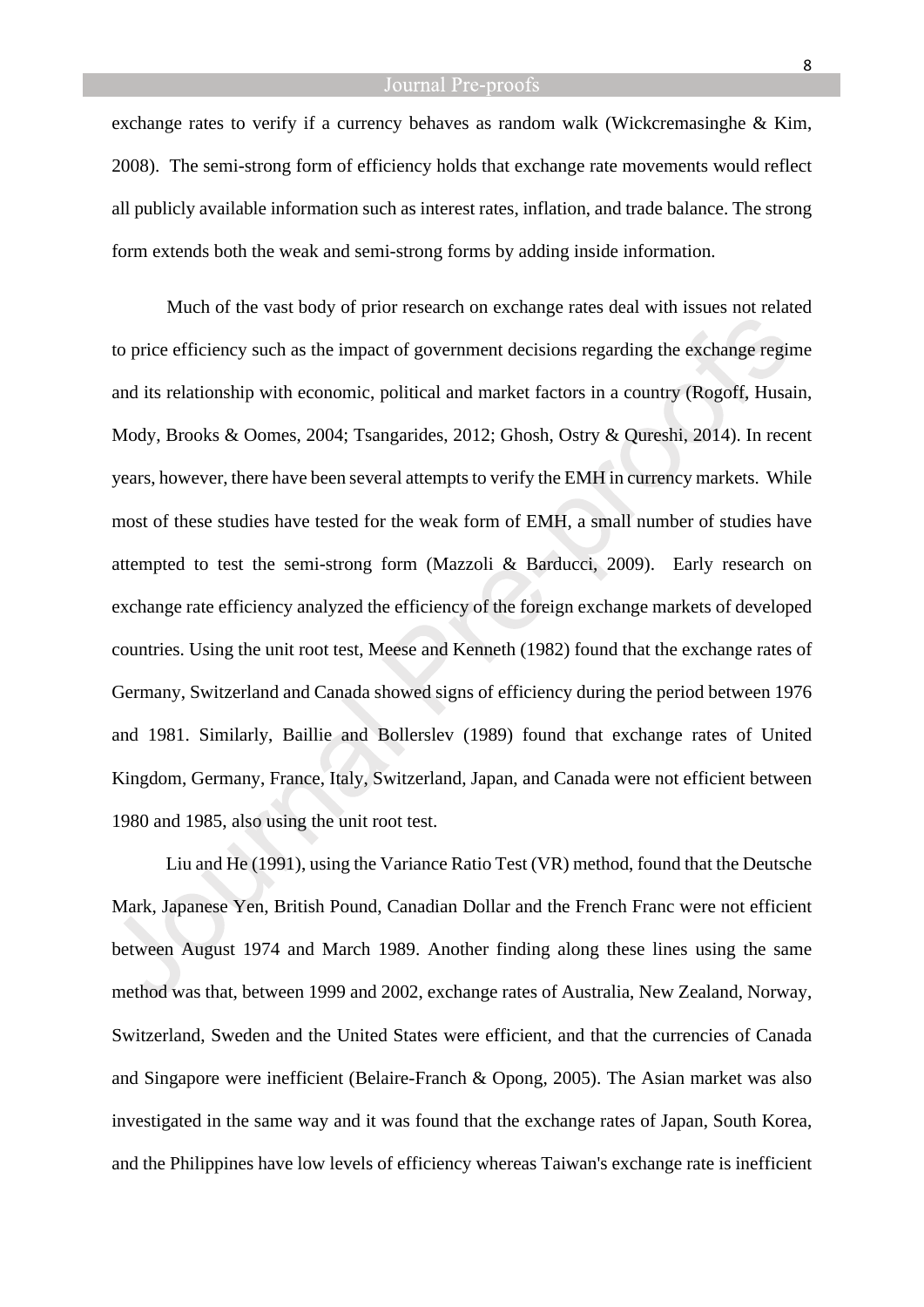(Chiang, Lee, Su, & Tzou, 2010). Lee, Pan and Liu (2001) analyzed the exchange rates of nine Asian countries, and found that the daily prices mostly followed a random walk between the years 1988 and 1995.

Recent studies of price efficiency of exchange rates have begun to explore the implications of governmental monetary policy and the type of exchange regime adopted by countries. For the Asian market, it was found that the exchange rates of countries adopting the Free Floating regime are more efficient than those who adopt the Managed Floating regime (Ahmad, Rhee, & Wong, 2012). However, it is difficult to draw generalizations based on these studies because they are mostly limited to a small group of countries in a specific continent or a specific group of countries, but do not address systematic variations between different types of exchange regimes. Belaire-Franch and Opong (2005), for example, studied daily data between 1999 and 2002 on exchange rates of Australia, New Zealand, Canada, Norway, Singapore, Switzerland, Sweden and the United States, and found Canada and Singapore as inefficient. Oh, Kim and Eom (2007) examined 17 exchange rates before and after the Asian crisis (periods of 1984-1998 and 1999-2004) and found that European and North American markets are more efficient than African and Asian markets, except Japan.

Researchers have recently started applying new and innovative methodologies to study the efficiency of exchange rates. Through the analysis of 21 exchange rates, Richards (2000), for example, found that they had multifractal properties. Norouzzadeh and Rahmani (2006) found, using the MF-DFA (Multifractal Detrended Fluctuation Analysis) method, that that the Iranian exchange rate has a high degree of multifractality and therefore was inefficient. Batten, Kinateder and Wagner (2014) used the MMAR model (Modified version of the Multifractal model of Asset Returns) and found that the MMAR approach is superior to the more conventional GARCH model. Batten and Ellis (1996) examined if the US\$/Japanese Yen exchange rate exhibited a fractal structure using the rescaled range (*R*/*S*) technique and found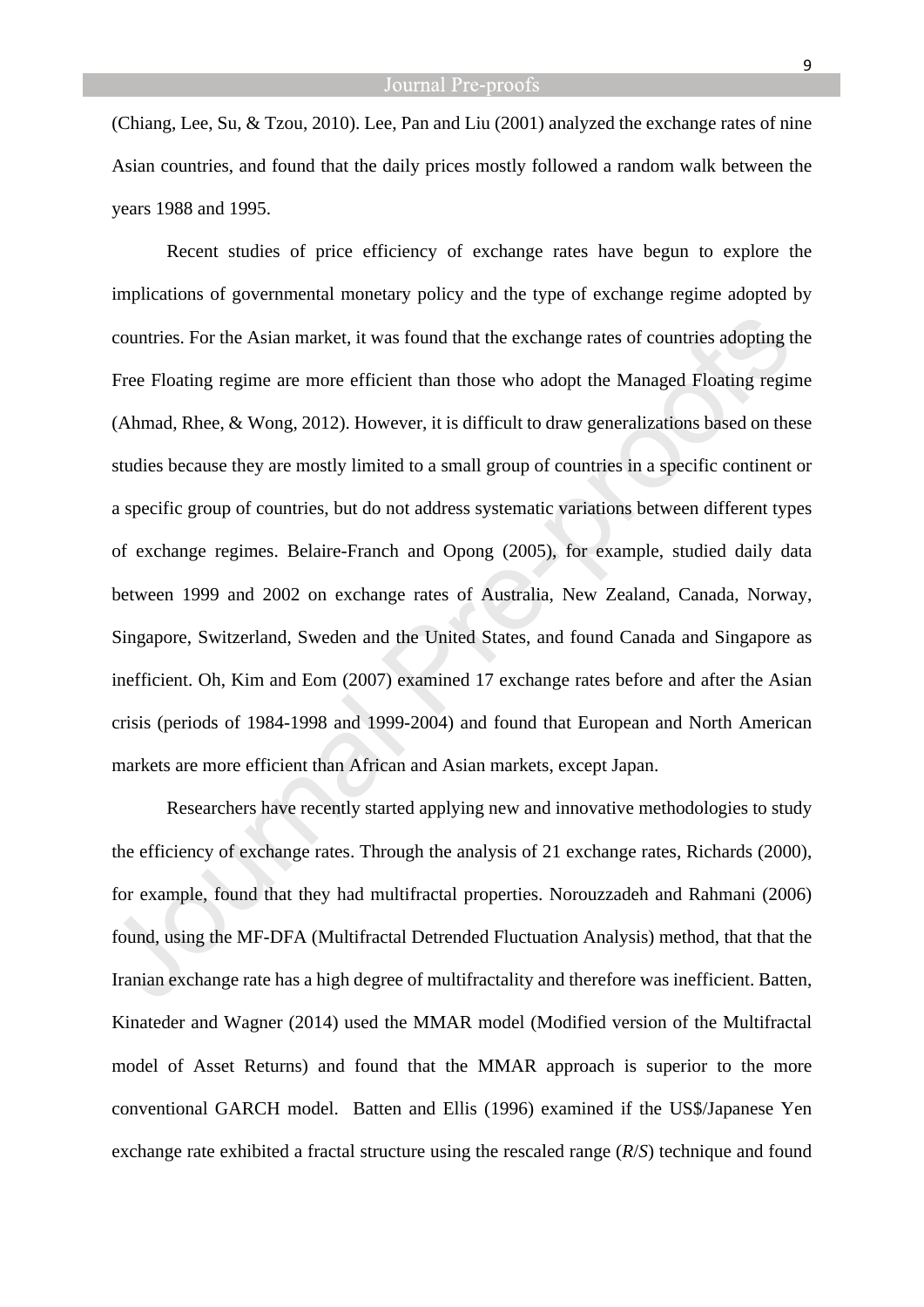that there were time and memory effects that were arbitrable. Similarly, Stošić et al. (2015) used the entropy method to study the exchange rates of eight countries (Brazil, Australia, Malaysia, New Zealand, South Korea, Sweden, Taiwan and Thailand) during the period in which these countries used managed exchange rates and after they changed to free floating exchange rate regime, and concluded that free floating exchange rates are more efficient. Yang, Shao, Shao, and Stanley (2019) investigated the efficiency of the Euro to Swiss Franc exchange rate based on ultrahigh-frequency returns. Using the DMA/DFA method, they found that the Swiss National Bank´s interventions might reduce the efficiency of the market. Kallianiotis (2017) represents an initial attempt to test the semi-strong form of market efficiency using the random walk hypothesis, the composite efficiency hypothesis, and exchange rate expectations based on anticipated and unanticipated events. The study found that the dollar/euro market is efficient, but neither the dollar/pound nor yen/dollar are. Mazzoli and Barducci (2009) tested for the semi-strong form of market efficiency for the Euro-dollar exchange rate using monthly data and did not find support for EMH. A novel feature of their study was incorporating time dependent process of propagation of information.

A review of the prior studies on the efficiency of exchange rates leads to four conclusions. First, the efficiency of exchange rates varies across countries. Second, despite these observed differences, we do not have any clear explanations for these differences. Most studies, even when they undertake comparative investigations, only report whether a country's exchange rate is efficient or not without attempting to offer explanations for the observed differences. Third, based on prior studies it is difficult for us to conclude whether the behavior of exchange rates of a given currency regime is superior or inferior compared to another regime in terms of price efficiency. Finally, our ability to make comparisons across studies is somewhat limited because of the differences in the methodologies applied and the time periods studied.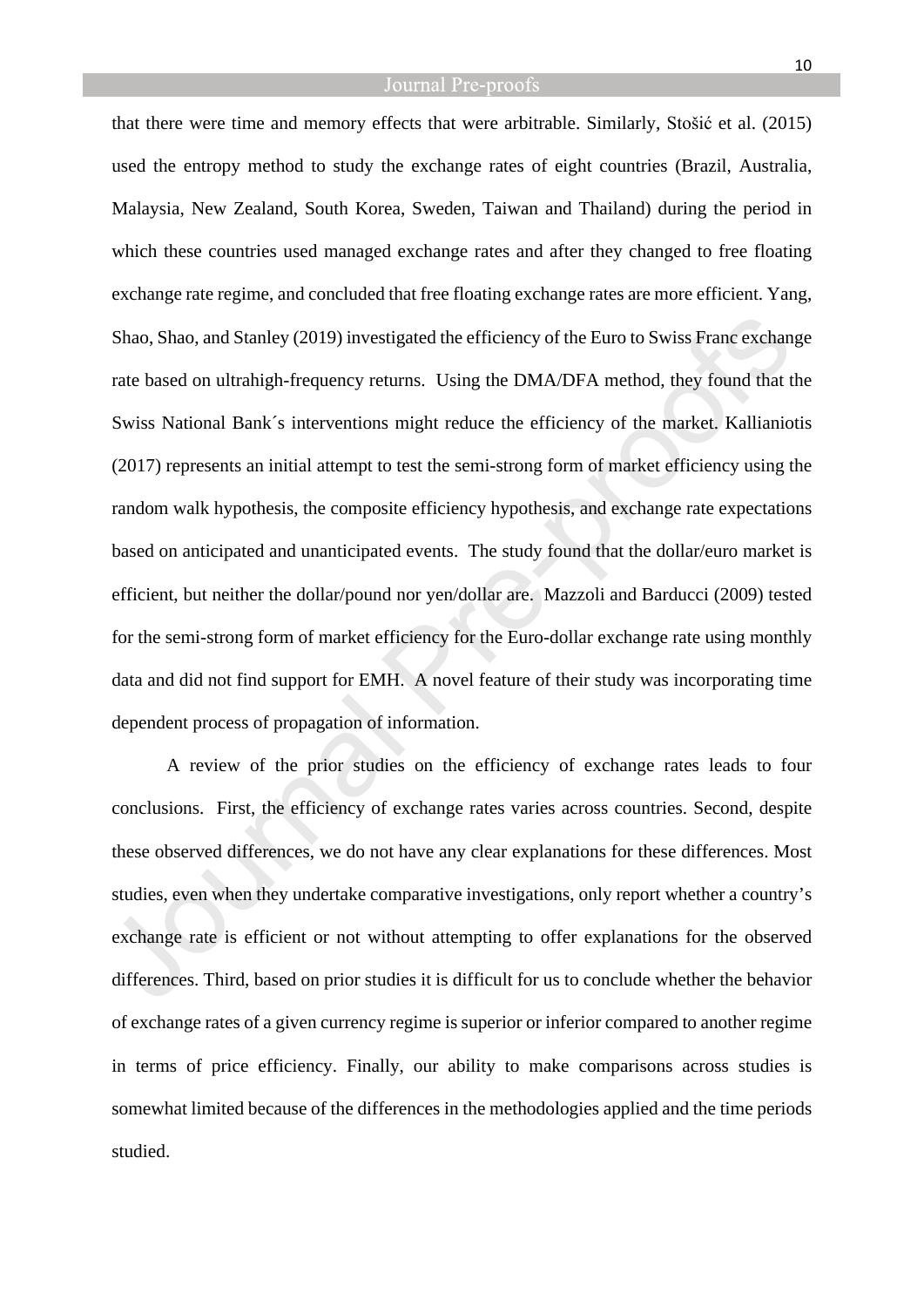Managed Floating and Free Floating exchange rates regimes are more common than fixed exchange rates and, as economies mature, their exchange rate flexibility increases. For countries at a relatively early stage of development and financial integration, fixed or relatively tight regimes appear to offer some anti-inflation credibility gains without compromising the country's growth objectives. As the country develops economically and institutionally, there appears to be considerable benefits from more flexible regimes, and for developed countries, more flexible exchange rates seem to offer higher growth (Rogoff, Husain, Mody, Brooks, & Oomes, 2004).

Once a country adopts fluctuating exchange rates, managed or not, concerns about its volatility arise as excessive levels of volatility can hinder growth, especially in countries with underdeveloped capital markets (Aghion, Bacchetta, Ranciere, & Rogoff, 2009). These higher levels of volatility may be associated with the lower efficiency of the behavior of exchange rates. Prior literature, in general, suggests that intervention by central banks reduces the price efficiency of exchange rates (Yilmaz, 2003). Given that free floating currency regimes are subject to far less intervention by central banks than the currencies of countries that follow the managed float regime, we hypothesize that

H1: *Countries that adopt the Free Floating exchange regime exhibit higher price efficiency than countries that adopt the Managed Floating exchange rate.*

#### **2.2 Exchange Rates in Times of Financial Crisis**

Most market economies periodically go through periods of financial crisis. During financial crises, the volatility of returns becomes excessively high. Such periods are also characterized by a fall in asset values which affects the solvency of a large number of banks and their ability to honor commitments to their depositors (Allen & Gale, 2004; Corsetti, Pericoli & Sbracia, 2005). In addition to increased volatility, global financial crises impact negatively on the informational efficiency of foreign exchange markets due to uncertainties in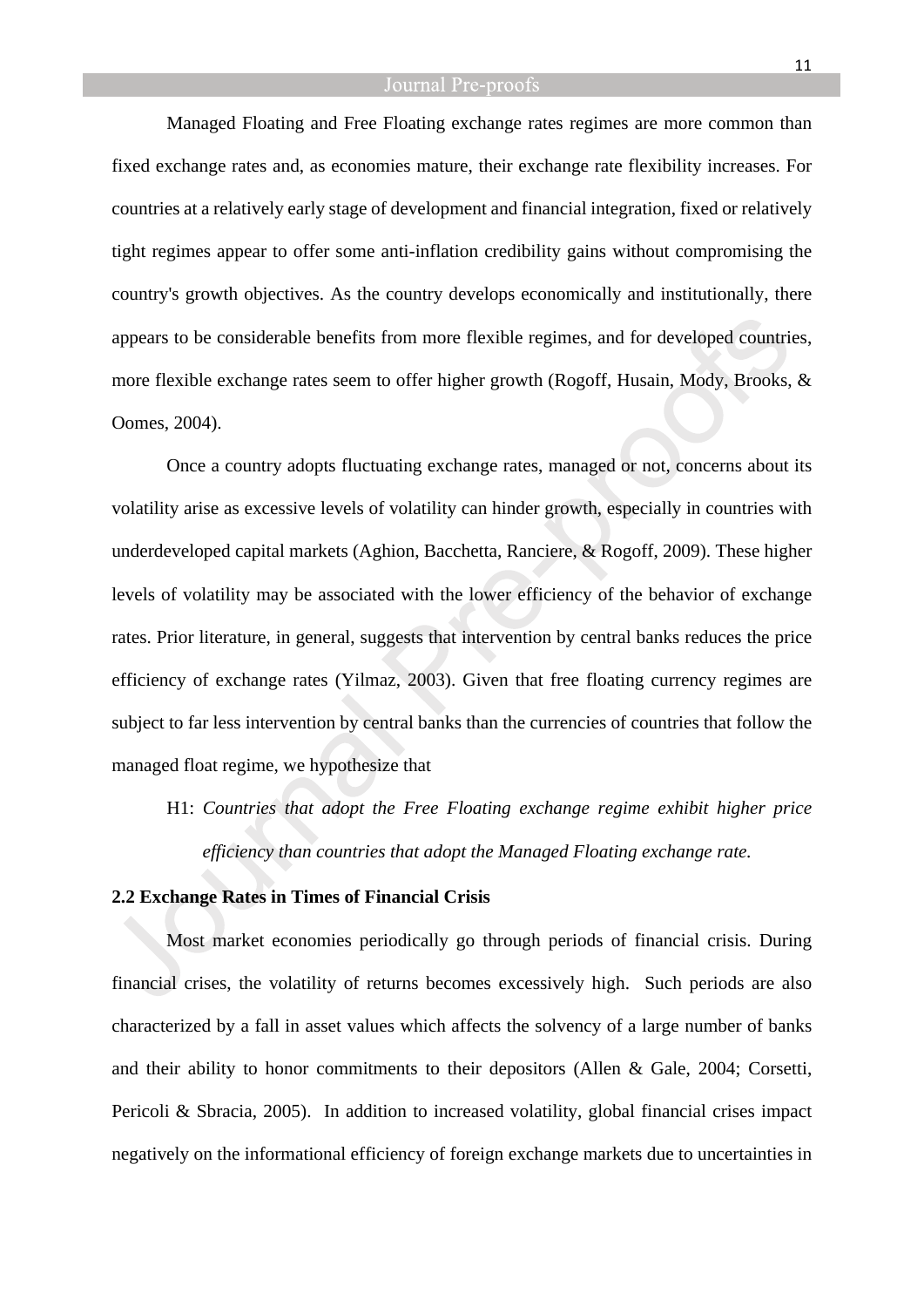the economic environment caused by recessions, rising inflation and falling economic growth (Hooper & Kohlhagen, 1978; Kandil, Berument & Dincer, 2007). In today's interdependent global economy, financial crisis in one country also tends to affect the economies of other countries, often snowballing into a global financial crisis.

Even though a crisis has negative impact on the exchange rate price efficiency, the severity of its effect depends on two systemic factors. The first is the liquidity of the market. Prior empirical research suggests that higher liquidity is associated with greater efficiency. Oh, Kim, and Eom (2007), for example, in their study of 17 exchange rates using the entropy method found that more liquid markets, such as European and North American markets, are more efficient than the ones with lower liquidity, such as African and Asian countries except Japan. They also studied the price efficiencies before and after the Asian crisis and found that the efficiency of markets with lower liquidity such as Asian foreign exchange markets improved significantly after the Asian currency crisis. Another study on the effects of financial crisis found that exchange markets with higher liquidity and larger trading volume recovered faster from a crisis than markets with lower liquidity and smaller trading volume (Stosic, et al., 2016).

The second factor affecting the impact of financial crisis on price efficiency is the exchange rate regime adopted by the countries. In terms of loss of output and growth resilience, during a crisis, growth for countries that adopted a fixed exchange rate regime was no different from countries that adopted a floating exchange rate regime. For the recovery period (2010- 2011), prior research shows that countries that follow fixed exchange rate regimes had a slower recovery (Tsangarides, 2012). Another insight obtained from empirical analysis of exchange rates in times of financial crisis is that fixed regimes lead to some vulnerabilities in terms of external imbalances and thus are more susceptible to growth crisis. Therefore, it has been suggested that emerging markets should adopt intermediate exchange rate or Free Floating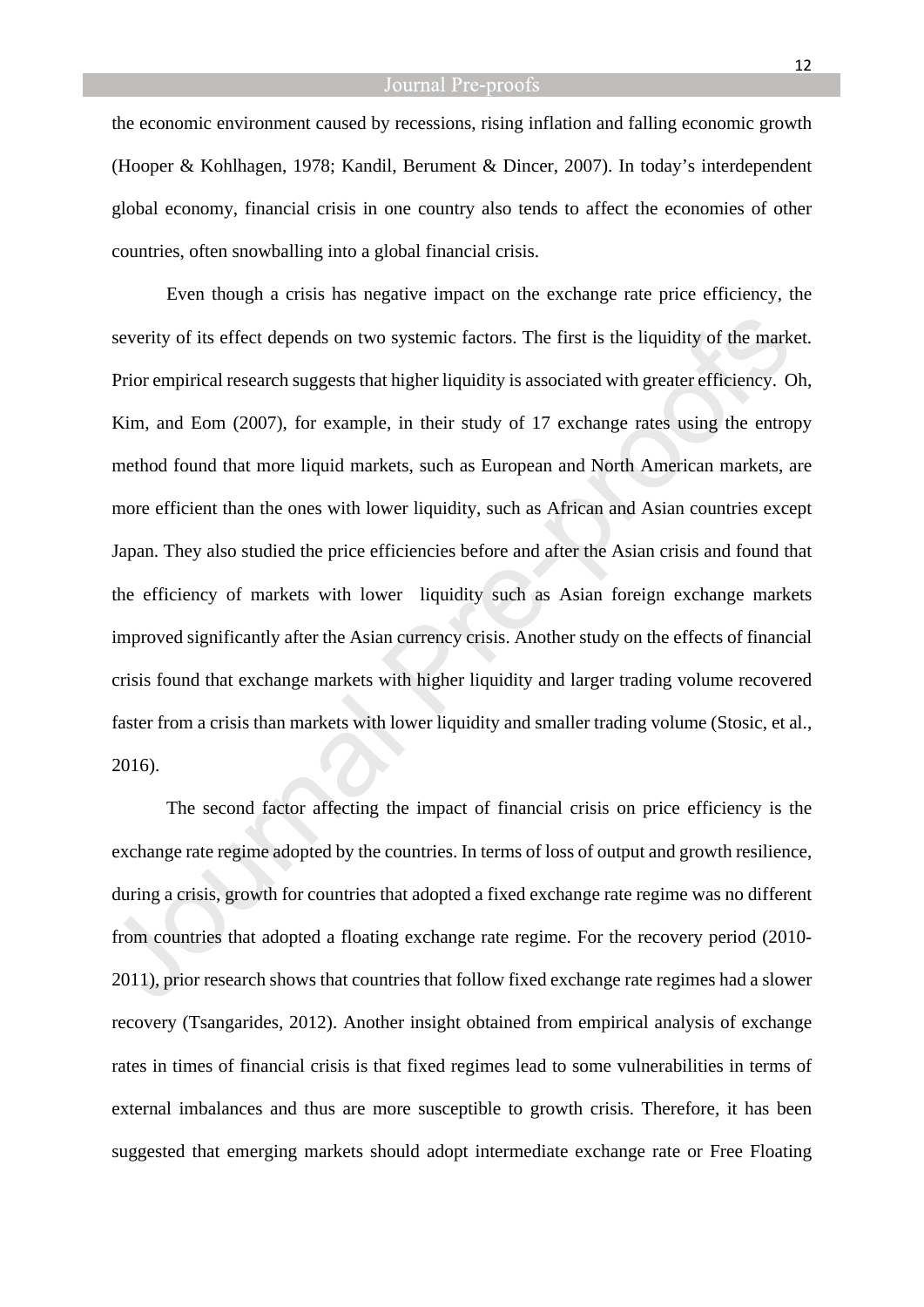regimes because these are less prone to financial crises (Ghosh, Ostry, & Qureshi, 2014). More specifically, regarding the behavior of exchange rates during financial crisis, it has been found that during the Asian and subprime crises, countries that adopted Free Floating regimes experienced greater volatility than countries that adopted Managed Float regimes (Ahmad, Rhee, & Wong, 2012).

Even governments that follow free floating regimes have been found to take preventive measures to avoid excessive variations in its currency prices during periods of financial crisis. One such measure may be an intervention in its exchange rate, sometimes in order to defend a falling currency and sometimes to limit appreciation pressure (Weber & Wyplosz, 2009). According to Levy-Yeyati and Sturzenegger (2016), all countries, except Canada, intervened in some way on their exchange rates in 2008 in response to the subprime crisis. Under normal economic conditions, the foreign exchange rates of countries with Free Floating regimes tend to be more efficient because they leave their exchange rates free of interventions, and subject to market forces. During times of financial crisis, sharp movements in exchange rates have the potential to render borrowers and sometimes even governments insolvent (Chamon, et al, 2019) and therefore governments tend to intervene to control volatility (Fratzscher, et al., 2019). It is likely that these currencies will experience a greater negative impact from governmental interventions than currencies under Managed Float regimes. This is because for Free Floating regimes, the intervention will be an external disturbance that will interfere with its regular dynamics, while for Managed Floating regimes such disturbances are more usual. That is, for them it is more a matter of magnitude of intervention than a departure from normal practice. Therefore, we hypothesize that:

H2: *Countries that follow a Free Floating exchange rate regime will experience a greater negative impact on the efficiency of the prices of their currencies than countries that follow a Managed Floating regime.*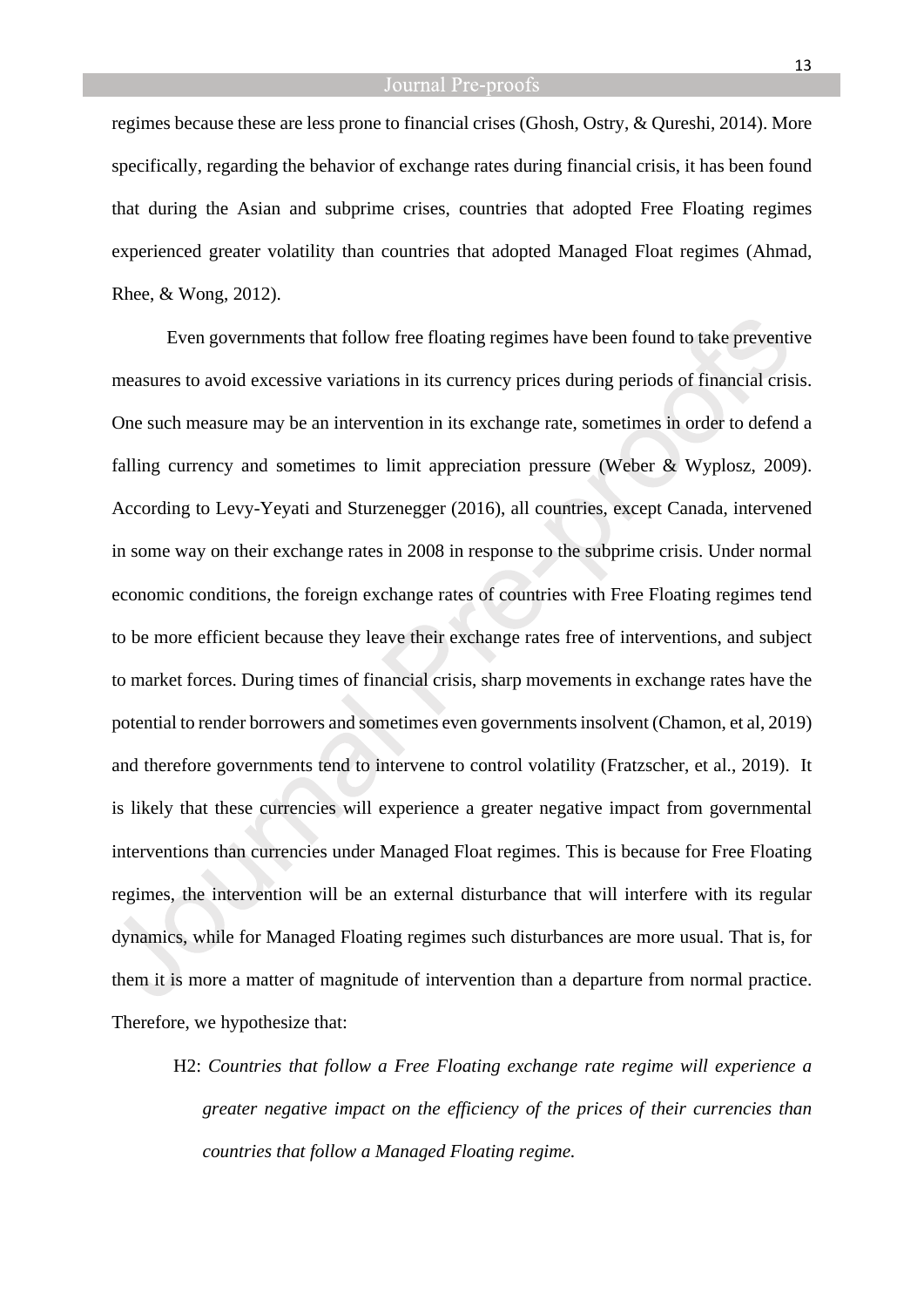#### **3. Data and Methodology**

#### **3.1 Data**

The data used in this study is the daily exchange rates time series of all countries that used Managed Floating or Free Floating regimes in relation to the US dollar from 2012 until 2019. We collected the daily exchange rates time series from Thomson Reuters database. Information on the exchange regimes of these countries was obtained from International Monetary Fund annual reports. Countries that follow Free Floating regimes had an average nominal GDP of more than U\$ 270 billion in 2018. Countries that follow Managed Float showed much greater variance with several countries with very low GDP levels. We excluded countries with a nominal GDP of less than US\$ 250 billion in 2018 to ensure that the two groups are comparable.

According to the International Monetary Fund's Annual Report on Exchange Arrangements and Exchange Restrictions (2019) there are 9 classifications of currency regimes: Currency board, Conventional peg, Stabilized arrangement, Crawling peg, Crawl-like arrangement, Pegged exchange rate within horizontal bands, Other managed arrangement, Floating and Free Floating. The price efficiency of Floating and Free Floating regimes is the focus of our research as most of the large economies of the world fall within one of these two categories.

Floating, named "Managed Floating" in this paper, is defined by Annual Report on Exchange Arrangements and Exchange Restrictions (2019) as:

> *A floating exchange rate is largely market determined, without an ascertainable or predictable path for the rate. In particular, an exchange rate that satisfies the statistical criteria for a stabilized or a crawl-like arrangement is classified as such unless it is clear that the stability of the exchange rate is not the result of official actions. Foreign exchange market intervention may be either direct or indirect and serves to moderate the rate of change and prevent undue fluctuations in the exchange rate, but policies targeting a specific level of the exchange rate are incompatible with floating. Indicators for managing the rate are broadly judgmental (e.g., balance of payments position, international reserves, parallel market developments). Floating arrangements may exhibit more or less exchange rate volatility, depending on the size of the shocks affecting the economy*.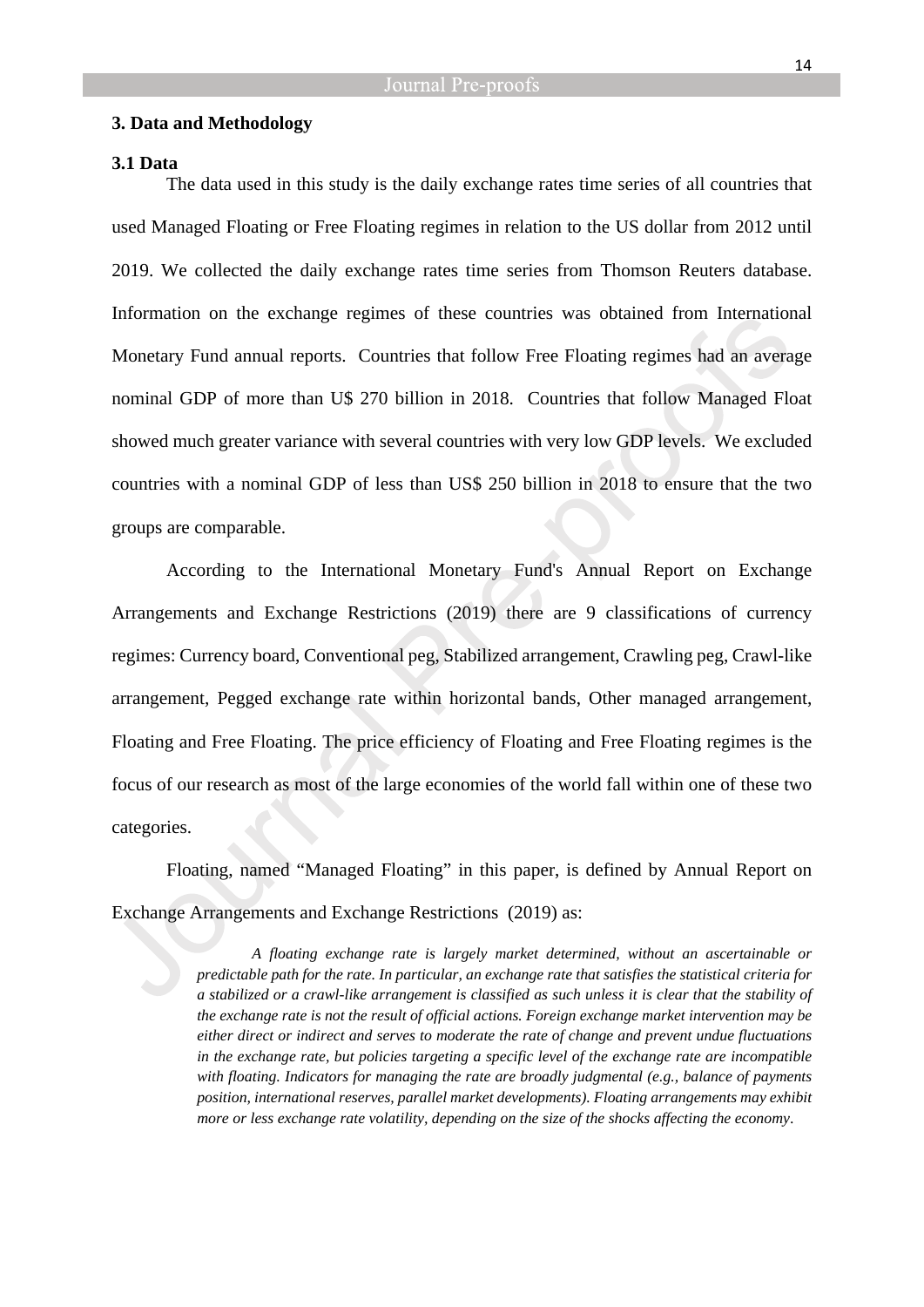# Free Floating is defined by the Annual Report on Exchange Arrangements and Exchange Restrictions (2019) as:

*A floating exchange rate can be classified as free floating if intervention occurs only exceptionally and aims to address disorderly market conditions and if the authorities have provided information or data confirming that intervention has been limited to at most three instances in the previous six months, each lasting no more than three business days. If the information or data required are not available to the IMF staff, the arrangement is classified as floating. Detailed data on intervention or official foreign exchange transactions will not be requested routinely of member countries—only when other information available to the staff is not sufficient to resolve uncertainties about the appropriate classification.*

Because all exchange rates were compared to the US dollar, we did not include US \$ in our sample. Moreover, since all countries in the euro zone have only one exchange rate, they were considered as one entity, namely, the "Euro Zone". Thus, the database consisted of 20 exchange rates, 10 considered as Managed Floating and 10 as Free Floating. Table 1 identifies all countries that have a Managed Floating or Free Floating classification since the year 2012, according to International Monetary Fund reports, and have achieved nominal GDP of more than US\$ 250 billion in 2018.

> $\overline{\phantom{a}}$  ,  $\overline{\phantom{a}}$  ,  $\overline{\phantom{a}}$  ,  $\overline{\phantom{a}}$  ,  $\overline{\phantom{a}}$  ,  $\overline{\phantom{a}}$  ,  $\overline{\phantom{a}}$  ,  $\overline{\phantom{a}}$  ,  $\overline{\phantom{a}}$  ,  $\overline{\phantom{a}}$  ,  $\overline{\phantom{a}}$  ,  $\overline{\phantom{a}}$  ,  $\overline{\phantom{a}}$  ,  $\overline{\phantom{a}}$  ,  $\overline{\phantom{a}}$  ,  $\overline{\phantom{a}}$ Insert Table 1 about here \_\_\_\_\_\_\_\_\_\_\_\_\_\_\_\_\_\_\_\_

The analysis was done with log returns of daily prices of the exchange rates listed in Table 1. Because we are analyzing price efficiencies before and after the financial crisis, we considered the period from January 2000 to January 2007 as the period before the financial crisis and the period from January 2009 to December 2016 as after the crisis. In addition, we also assessed the efficiency over the 15 year period between May 2004 and April 2019.

#### **3.2 Methodology**

Financial time series are functionally complex systems which have a predominantly non-linear temporal dynamics, dynamics which is also termed chaotic. It follows that they may be especially sensitive to external disturbances, making forecasting of future behaviors extremely difficult. Therefore, in recent years, researchers have started applying non-linear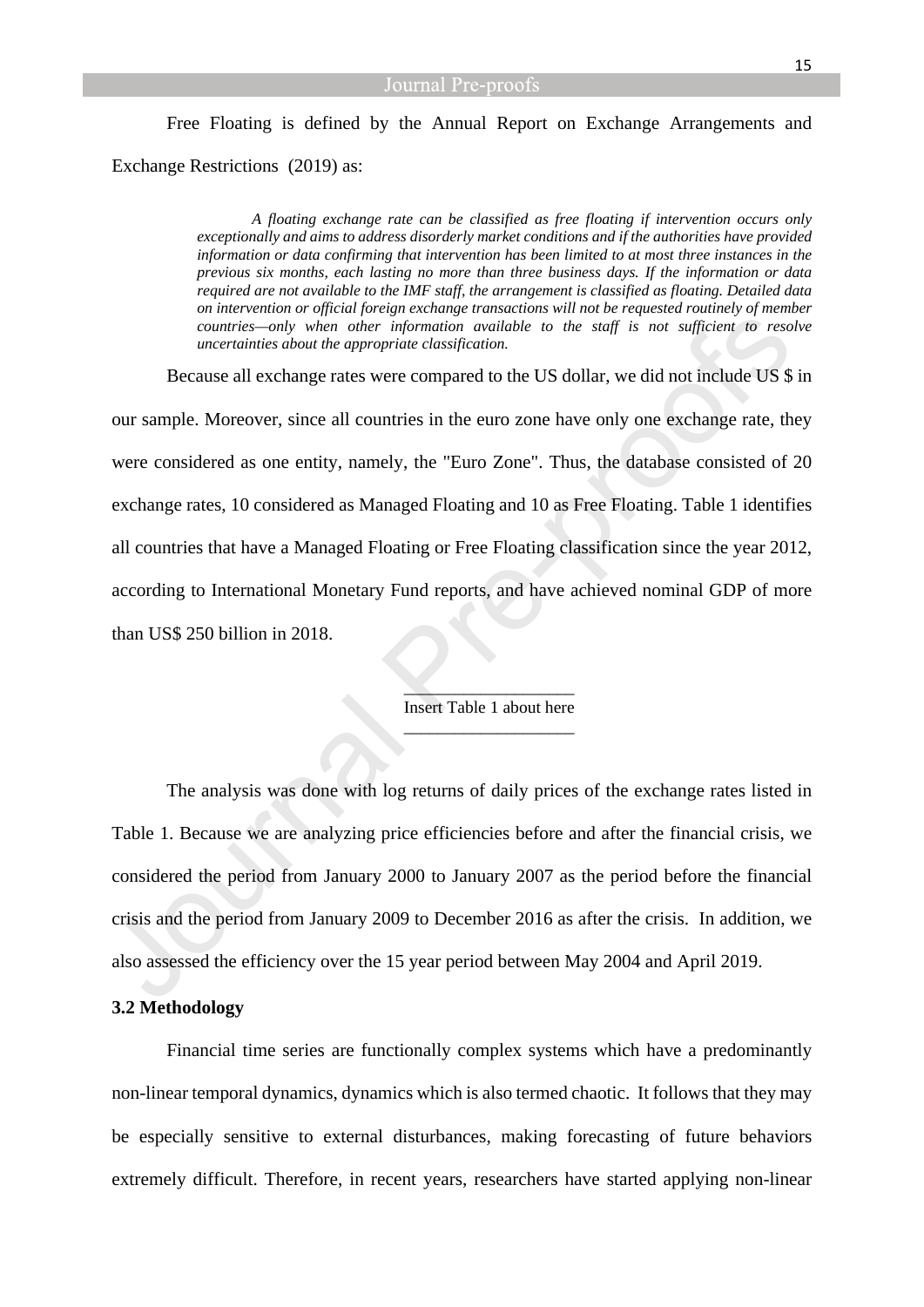tools to analyze these behaviors. One such tool that has gained increasing popularity is Multifractal Detrended Fluctuation Analysis (MF-DFA) which allows us to measure the efficiency of market prices returns in the long term. MF-DFA has been used in recent years to measure the efficiency of stock markets (Zunino et al., 2008; Onali & Goddard, 2009; Wang, Liu & Gu, 2009; Liu, Wang & Wan, 2010; Stavroyiannis, Makris & Nikolaidis, 2010; Horta, Lagoa & Martins, 2014; Jin, 2016; Al-Yahyaee, Mensi & Yoon, 2018; Tiwari, Aye & Gupta, 2019; Maganini, Silva Filho & Lima, 2018).

The generalized multifractal DFA (MF-DFA) procedure consists of six steps as proposed by Kantelhardt et al. (2002). The first three steps are essentially identical to the conventional DFA analysis. Let us suppose that  $x_k$  is a series of length N, and that this series is of compact support, i. e.  $x_k = 0$  for an insignificant fraction of the values only.

**Step 1:** Determine the profile:

$$
Y(i) \equiv \sum_{k=1}^{i} [x_k - \langle x \rangle], \qquad i = 1, ..., N. \tag{1}
$$

Subtraction of the mean  $\langle x \rangle$  is not compulsory, since it would be eliminated by the later detrending in the third step.

**Step 2**: Divide the profile  $Y(i)$  into  $N_s \equiv int(N/s)$  non-overlapping segments of equal length s. Since the length N of the series is often not a multiple of the considered time scale s, a short part at the end of the profile may be left over. In order to avoid disregarding this part of the series, the same procedure is repeated starting from the opposite end. Thus,  $2N_s$  segments are obtained.

**Step 3:** Calculate the local trend for each of the  $2N_s$  segments by a least-square fit of the series. Then determine the variance.

$$
F^{2}(s,v) \equiv \frac{1}{s} \sum_{i=1}^{s} \{ Y[(v-1)s+i] - y_{v}(i) \}^{2}
$$
 (2)

For each segment  $v, v = 1, ..., N_s$  and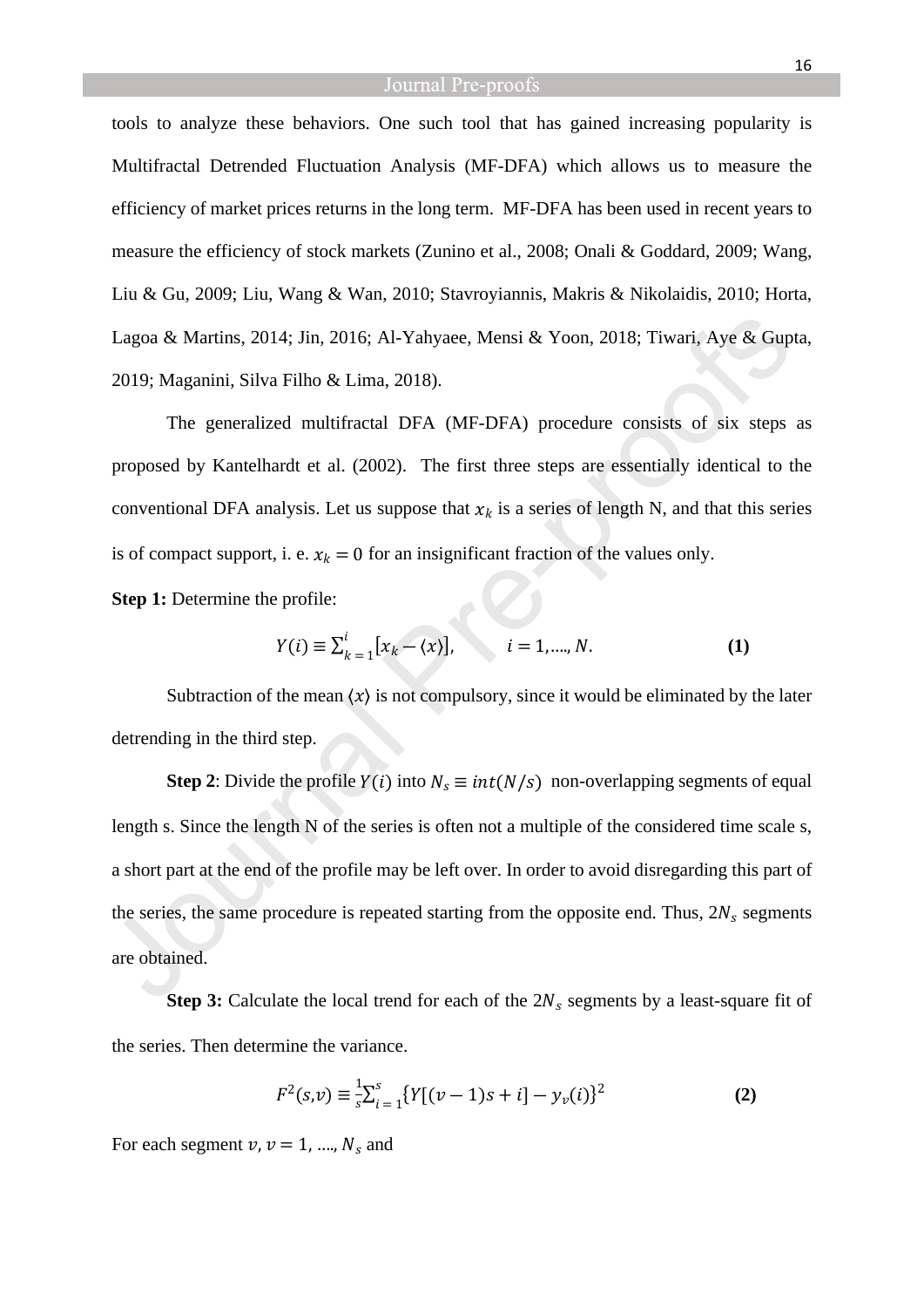$$
F^{2}(s,\nu) \equiv \frac{1}{s} \sum_{i=1}^{s} \{ Y[N - (\nu - N_{s})s + i] - y_{\nu}(i) \}^{2}
$$
 (3)

For  $v = N_s + 1$ , …,  $2N_s$ . Here,  $y_v(i)$  is the fitting polynomial in segment v.

Thus, a comparison of the results for different orders of DFA allows one to estimate the polynomial trend in the time series.

**Step 4**: Average over all segments to obtain the *q*th order fluctuation function

$$
F_q(s) \equiv \left\{ \frac{1}{2N_s} \sum_{\nu=1}^{2N_s} \left[ F^2(s,\nu) \right]^{q/2} \right\}^{1/q}
$$
 (4)

Where, in general, the index variable q can take any real value except zero. For  $q = 2$ , the analysis is identical to the standard DFA procedure. Steps 2 to 4 are repeated for several time scales s. For financial time series, the most common practice is to repeat these steps for values of q from -10 to 10 (Wang, Liu & Gu, 2009; Zunino et al., 2008, Maganini, Filho & Lima, 2018).

**Step 5**: Determine the scaling behavior of the fluctuation functions by analyzing loglog plots  $F_q(s)$  versus s for each value of q.

$$
F_q(s) \sim s^{h(q)} \tag{5}
$$

The function  $h(q)$  is the generalized Hurst exponent.

**Step 6**: Eq. (5) can be written as  $F_q(s) = AS^{h(q)}$ . After taking logarithms of both sides, we get

$$
\log F_q(s) = \log A + h(q) \log s \tag{6}
$$

From Eq (6), the value of the Generalized Hurst exponent h(q) can be estimated.

For monofractal time series characterized by a single exponent over all times scales,  $h(q)$  is independent of q. For multifractal time series,  $h(q)$  varies with q. The different scaling of small and large fluctuation will yield a significant dependence of h(q) on q. Therefore, for positive value of q, h(q) describes the scaling behavior of the segments with large fluctuations;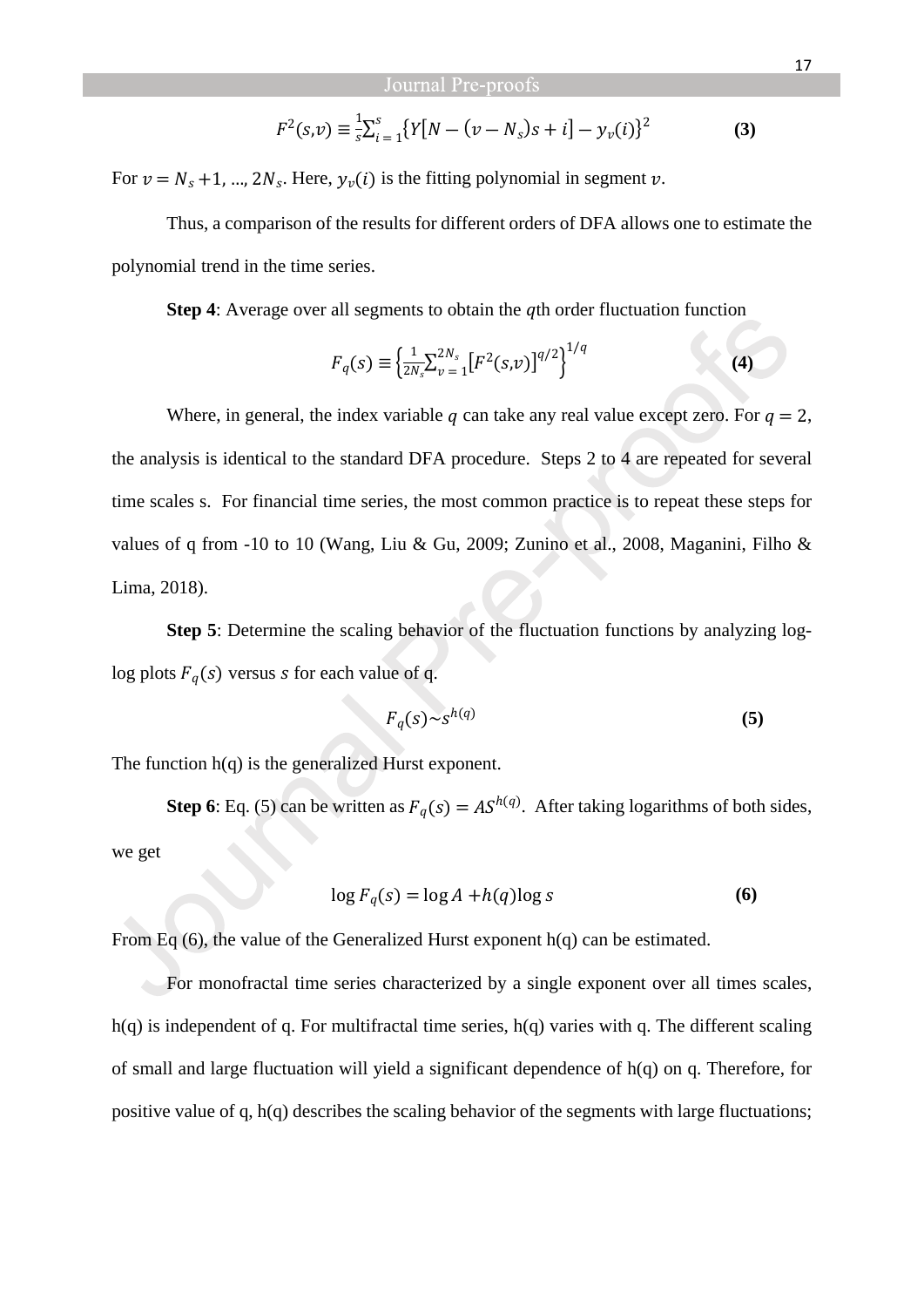and for negative q values, the scaling exponent h(q) describes the scaling behavior of segments with small fluctuations.

Another way to confirm multifractality in a time series is through multifractal spectrum analysis, which is based on the following relationship between Generalized Hurst exponent h(q) obtained from MF-DFA and the Renyi exponent  $\tau(q)$ :

$$
\tau(q) = qh(q) - 1 \tag{7}
$$

Then, through a Legendre transform, we get

$$
\alpha = h(q) + qh'(q) \tag{8}
$$

and

$$
f(\alpha) = q[\alpha - h(q)] + 1 \tag{9}
$$

From Equation 6 we can define the multifractality degree as:

$$
\Delta hq = \max[h(q)] - \min[h(q)] \tag{10}
$$

From Equation 8 we can define the intermittency degree as:

$$
\Delta \alpha = \max[\alpha] - \min[\alpha] \tag{11}
$$

The lower the value of the  $\Delta$ hq and  $\Delta\alpha$  parameters, higher the efficiency of the time series (Zunino et al., 2008; Wang, Liu & Gu, 2009; Sensoy & Tabak, 2016).

#### **4. Results**

The results of our MF-DFA analysis of the efficiency of the currencies following Free Floating and Managed Float regimes for the 15-year period from 2004 to 2019 are presented in Table 2. It provides the values of  $Δhq$  (Generalized Hurst exponent) and  $Δα$  (Intermittency Degree) for Managed Float and Free floating countries. From the results in Table 2, it can be observed that, among the 10 exchange rates with Managed Floating regime, only 4 have values of Δhq lower than 0.4, while for countries with Free Floating regime all 10 exchange rates have values of Δhq lower than 0.4, indicating a higher price efficiency for Free Floating exchange rates. Further, Managed Float currencies show greater variance in their efficiency compared to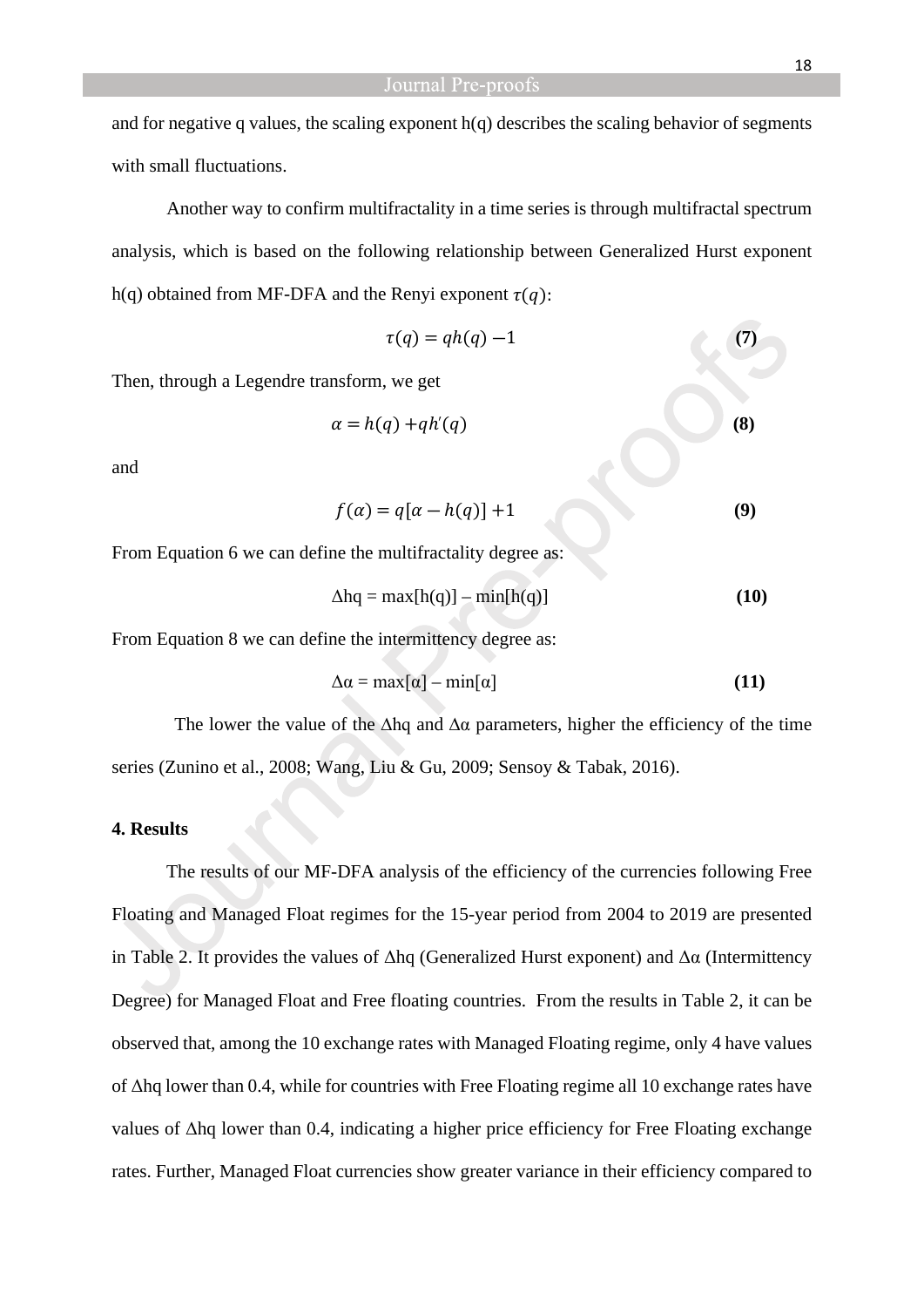Free Float currencies. It should be noted that the Δhq of the countries with Floating exchange rate regimes vary between 0.2372 and 0.7113 and the Δα range between 0.3791 and 0.8787, while for Free Floating countries this variation for Δhq is between 0.2086 and 0.3503 and the Δα range between 0.3527 and 0.5394. We can observe the values of Δhq and Δα are greater for Managed Floating countries. This indicates that the behavior of Managed Floating currencies is less efficient than of Free Floating currencies.

 Table 2 also shows that the standard deviations for the time series that follows the managed floating regime (0.1588 for  $\Delta$ hq and 0.1704 for  $\Delta \alpha$ ) is much greater than the standard deviations of free floating time series (0.0455 for  $\Delta$ hq and 0.0573 for  $\Delta \alpha$ ). A t-test comparing the means shows that both  $\Delta$ hq and  $\Delta\alpha$  values are significantly lower for Free Floating currencies than for Managed Float currencies ( $p < 0.0093$  for  $\Delta$ hq and  $p < 0.0113$  for  $\Delta \alpha$ ). These results provide clear support for H1. Our results corroborate and complement Ahmad, Rhee and Wong (2012) who found Free Floating countries to be more efficient than Managed Floating countries in an Asian sample.

#### \_\_\_\_\_\_\_\_\_\_\_\_\_\_\_\_\_\_\_\_ Insert Table 2 about here \_\_\_\_\_\_\_\_\_\_\_\_\_\_\_\_\_\_\_\_

The second part of our analysis involved the comparison of efficiency changes that occurred as a result of the financial crisis. For this purpose, we considered the period from January 2000 to January 2007 as the period before the financial crisis and the period from January 2009 to December 2016 as after the crisis. The results in Table 3 show that before the subprime crisis, the  $\Delta$ hq of countries with the Managed Floating regime were between 0.3101 and 0.8271 (average 0.5237), while for the period after the financial crisis the Δhq were between 0.1889 and 0.6764 (average 0.3931). Among countries with Free Floating exchange regime, the degree of efficiency before the crisis was between 0.1716 and 0.3014 (average 0.2361) and after the crisis was between 0.3059 and 0.4317 (average 0.3563). Similarly, the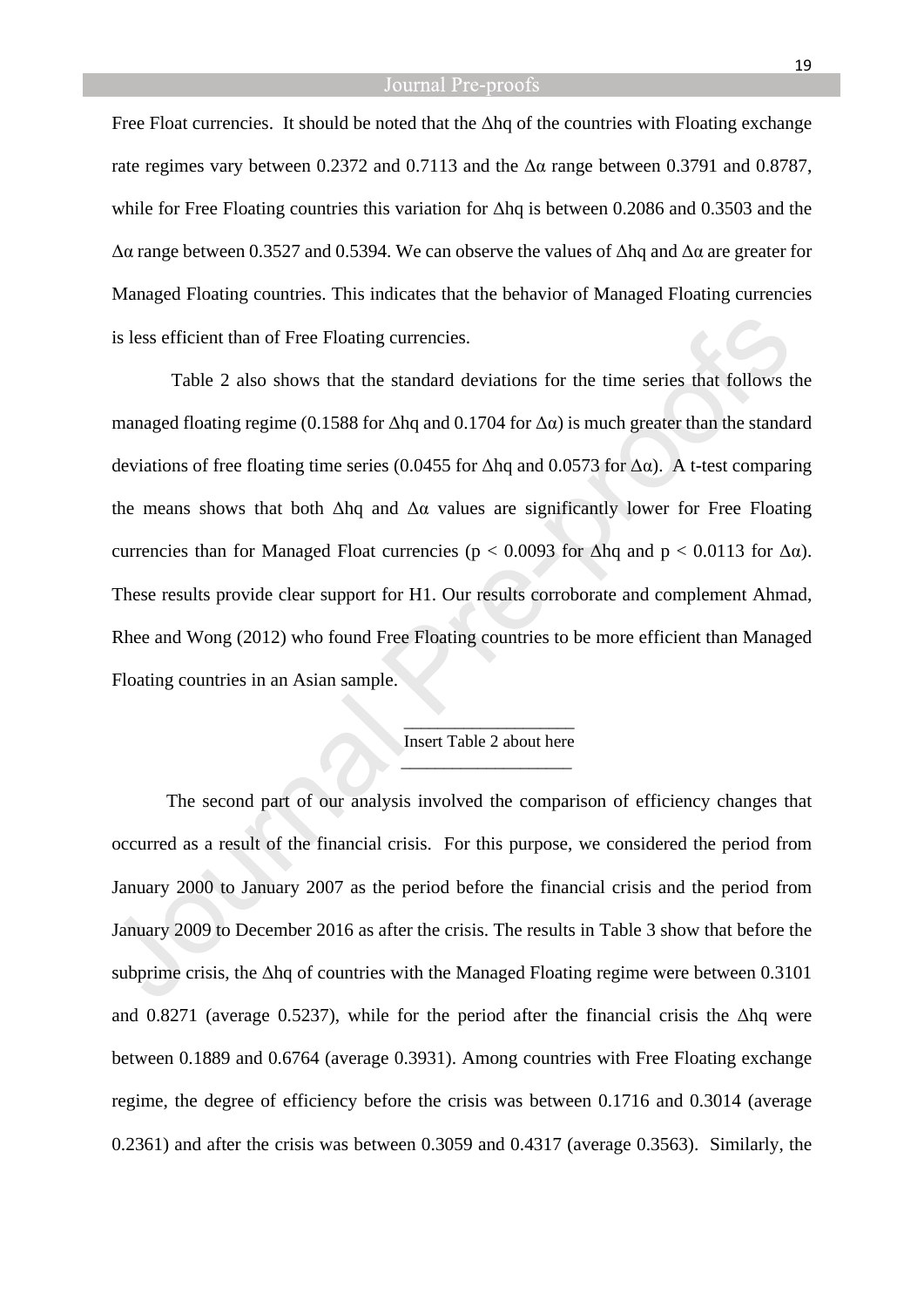degree of intermittency,  $\Delta \alpha$ , for Managed Floating countries before the financial crisis was between 0.4453 and 1.021 (average 0.6886), while for the period after the financial crisis it was between 0.3111 and 0.8775 (average 0.5536). Among countries with Free Floating exchange regime, the Δα before the crisis were between 0.2782 and 0.4533 (average 0.3685) and after the crisis were between 0.4464 and 0.6196 (average 0.5167). That is, countries that follow Free Float regimes experienced substantial declines in efficiency in the period after the financial crisis compared to the period before the crisis. We also find that free float currencies had greater efficiency and lower variability in their efficiencies compared to currencies following the Managed Float system.

The results of our comparison between the periods before and after the financial crisis provide some interesting results. For countries adopting the Free Floating exchange rate policy, the level of efficiency shows a clear deterioration subsequent to the financial crisis compared to the pre-crisis period (between 31.25% for Mexico and 77.14% for Sweden). It is important to note that, even with this worsening, Free Floating exchange rates are still more efficient than Managed Floating countries. For countries that have a Managed Floating exchange rate regime, the levels of exchange rate efficiency after the financial crisis have improved for Brazil, Colombia, India, Philippines, South Africa, Thailand and Turkey. On the other hand, it worsened for Indonesia, Israel and Korea.

#### \_\_\_\_\_\_\_\_\_\_\_\_\_\_\_\_\_\_\_\_ Insert Table 3 about here \_\_\_\_\_\_\_\_\_\_\_\_\_\_\_\_\_\_\_\_

Figure 1 provides a graphical comparison of the efficiencies before and after the financial crisis. While Panel A provided mixed evidence regarding Managed Float currencies, Panel B clearly indicates that Free Floating currencies showed declining efficiencies across the board. Taken together, these results show that the financial crisis had a clear negative impact on the efficiency of the currencies of the free float countries and somewhat divergent impacts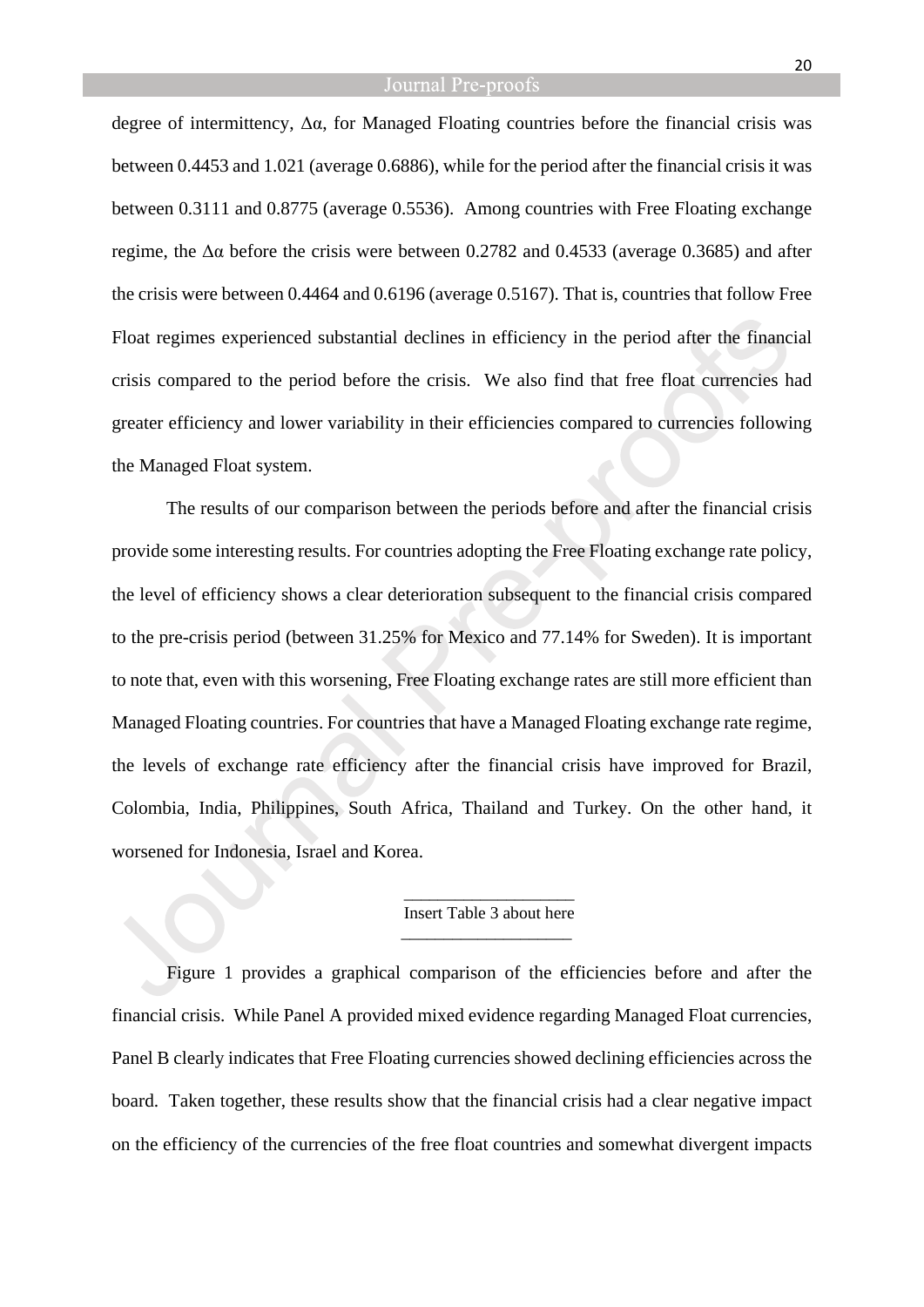on the efficiencies of managed float countries. Thus, the results provide clear support for our H2 which stated that countries that follow a Free Floating exchange rate regime will experience a greater negative impact on the efficiency of the prices of their currencies than countries that follow a Managed Floating regime.

#### \_\_\_\_\_\_\_\_\_\_\_\_\_\_\_\_\_\_\_\_ Insert Figure 1 about here \_\_\_\_\_\_\_\_\_\_\_\_\_\_\_\_\_\_\_\_

A graphical representation of our results is provided in Figures 2 to 5.Figure 2 presents the generalized Hurst Exponents h(q) for different values of q for the analyzed exchange rate series for a period of 15 years. Panels A and B show Free Floating and Managed Float currencies respectively. For better visualization we group the countries in groups of five in each graph. It can be seen from Figure 2 that the values of the generalized Hurst exponents are decreasing as q increases, indicating the multifractal behavior of the series. The lower the Δhq, the more efficient is the time series (Zunino et al., 2008; Wang, Liu & Gu, 2009; Sensoy & Tabak, 2016; Silva Filho, Maganini & Almeida, 2018).

Figures 3 shows a similar comparison of the multifractal spectrum of the analyzed series. These plots identify the maximum parameter  $\alpha$  and the minimum parameter  $\alpha$  of the samples. The width (difference between the maximum and minimum parameters) is one of the indicators of multifractal behavior of the data as well as the efficiency of the financial time series (Sensoy & Tabak, 2016). The greater the width of the parabola, the greater the degree of multifractality of a financial time series, i.e., the less efficient is the financial time series. A comparison of Panels A and B clearly show that the price series of Managed Float currencies have wider parabola than those of the Free Floating currencies.

Figures 4 and 5 present visual comparisons of changes in the values of  $\Delta$ hq and  $\Delta \alpha$ before and after the financial crisis. Panels A and B provide the direct contrast between Free floating and Managed Float currencies. Figure 4 shows a noticeable increase in Δhq for free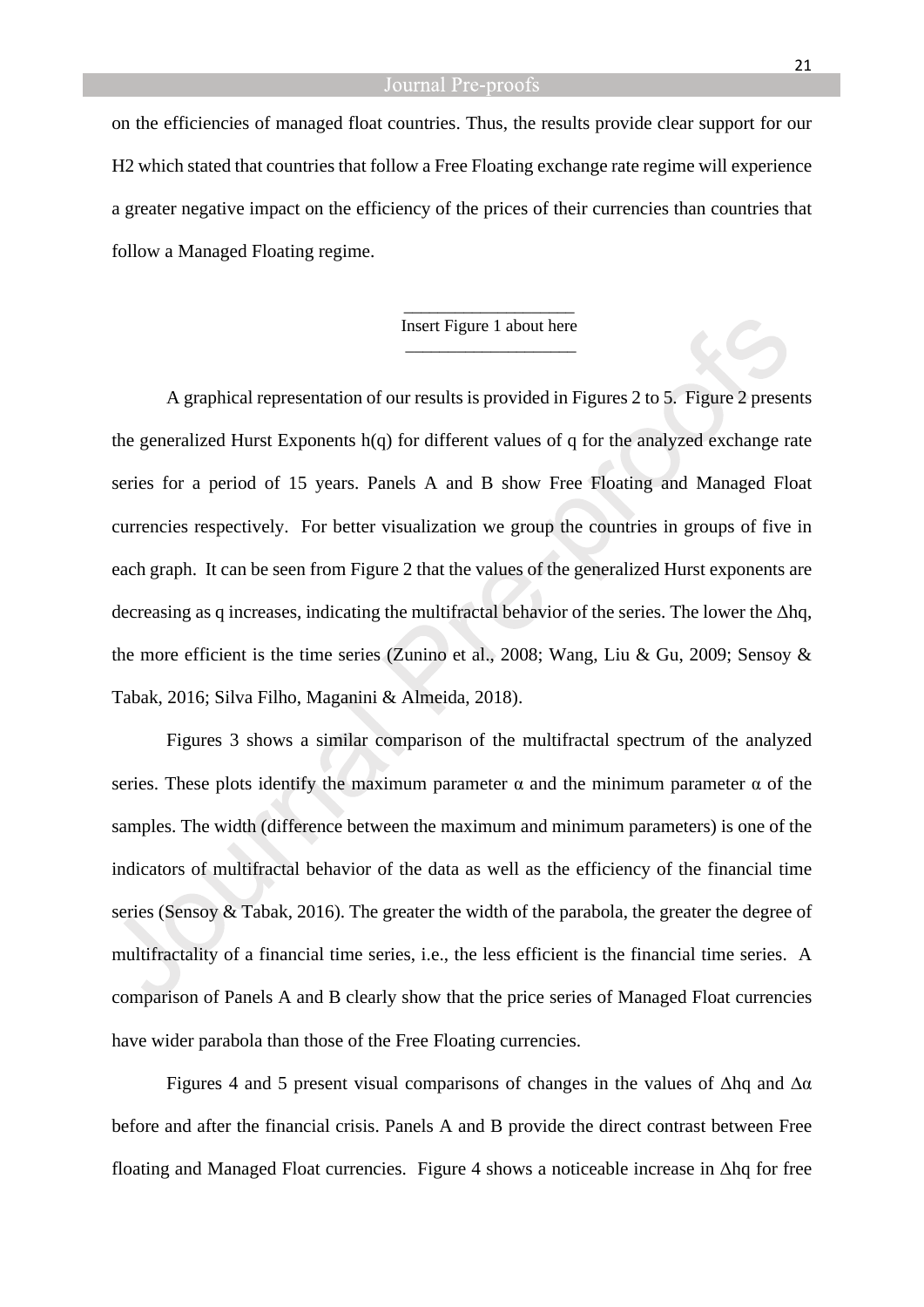float currencies after the financial crisis, indicating a decline in efficiency. For Managed Float currencies the pattern is more ambiguous. Figure 5 which presents the comparison for the intermittency degree clearly shows the decline in the efficiencies of free float countries as evidenced by the increase in the width of the parabola. On the other hand, the width of the parabola for Managed Float currencies have shrunk, indicating that they experienced improvements in efficiency.

> \_\_\_\_\_\_\_\_\_\_\_\_\_\_\_\_\_\_\_\_ Insert Figure 2 about here \_\_\_\_\_\_\_\_\_\_\_\_\_\_\_\_\_\_\_\_

> \_\_\_\_\_\_\_\_\_\_\_\_\_\_\_\_\_\_\_\_ Insert Figure 3 about here  $\_$

> $\overline{\phantom{a}}$  , where  $\overline{\phantom{a}}$ Insert Figure 4 about here  $\overline{\phantom{a}}$

> $\overline{\phantom{a}}$ Insert Figure 5 about here  $\overline{\phantom{a}}$

### **5. Discussion and Conclusion**

Efficiency of exchange rates is an important concern for active traders as well as for government policy makers. Attempts at explaining the factors that lead to greater efficiency are still in their initial stages and at this point we have only a limited understanding of what causes a currency to be efficient or not. Similarly, prior literature offers only a limited understanding of the factors that cause fluctuation in the efficiency of the exchange rate of a currency. In this paper, we offer the currency regime of the country as an explanation of its efficiency. Further, we suggest that exogenous shocks like a major financial crisis may have differential impacts on the efficiency of a currency based on the exchange rate regime that it follows.

The results of our study indicate that countries that follow a Managed Float regime have lower efficiency in the behavior of the prices of their exchange rates compared to countries that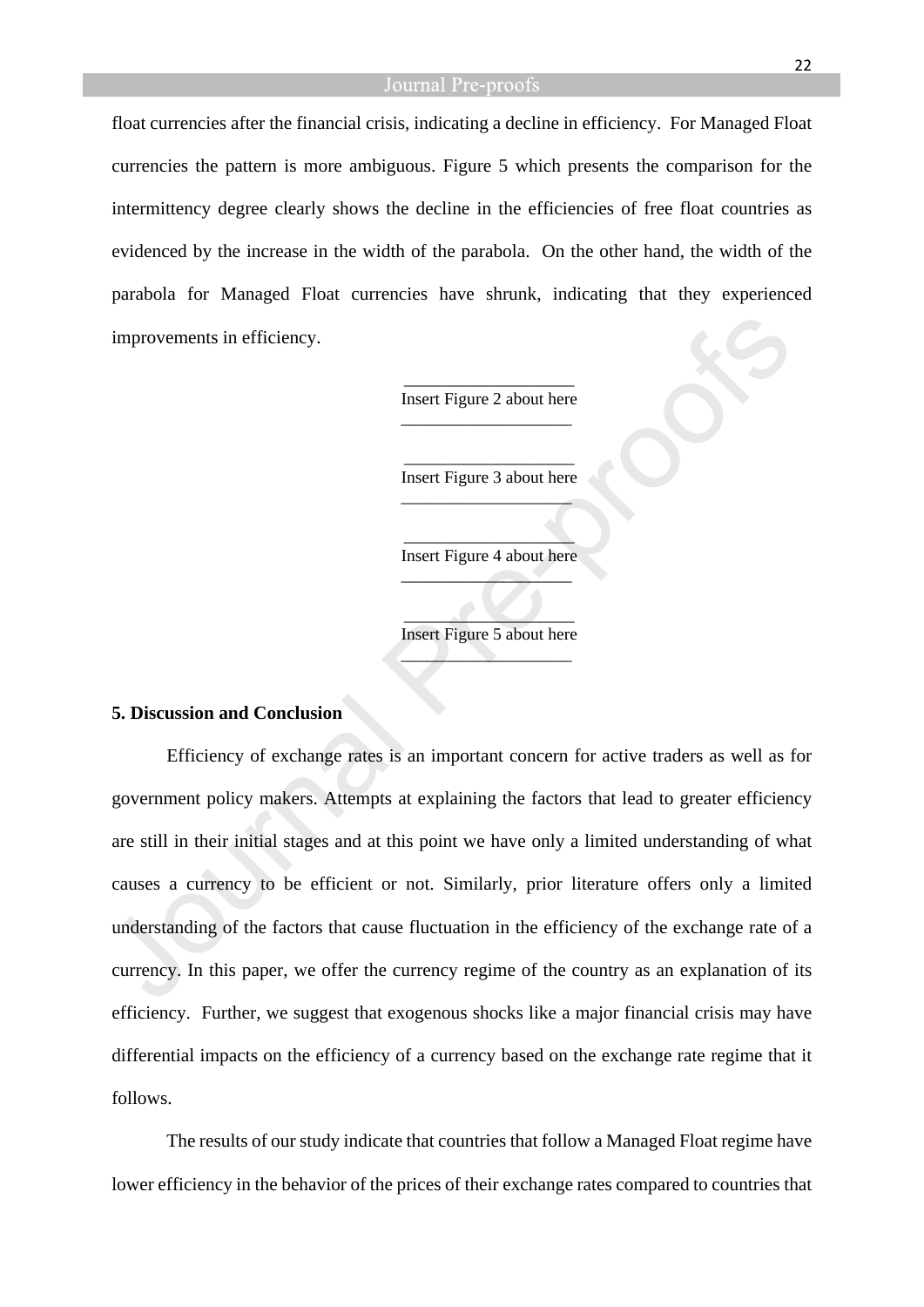follow the Free Floating exchange regime. Further, the efficiencies of the exchange rates of Managed Floating countries show greater variability than Free Float countries in terms of both the indicators of efficiency, namely,  $\Delta$ hq and  $\Delta \alpha$ .

It was also found that the financial crisis had a greater negative impact on the price efficiency of countries adopting the Free Floating exchange regime than that of countries following the Managed Float regime. A possible cause for the worsening of the exchange rate efficiencies of the Free Floating countries is that all these countries intervened in their exchange rates during the year 2008 (Levy-Yeyati & Sturzenegger, 2016). The fact that interventions have a greater impact on Free Floating exchange regimes may be because interventions occur more frequently in Managed Floating countries and these interventions are already incorporated in the prices of these exchange rates, whereas for countries that adopt the Free Floating regime this fact is not embedded in prices and, when there is intervention, the efficiency tends to worsen by a more significant degree. However, it is important to note that the behavior of Free Floating exchange rates still remains more efficient than Managed Floating. Our results are consistent with the findings of Yilmaz (2003) who found a negative relationship between exchange rate efficiency and government interventions. The improvements in the efficiencies of the Managed Float currencies, although modest, is a somewhat surprising result. Although we do not have a clear explanation for this, it is possible that governmental intervention in response to a major financial crisis was viewed more favorably by the markets than interventions without a strong rationale.

One of the more interesting observations about the price behavior of currencies based on our results is that the impact of a financial crisis may be longer lasting than previously assumed. The price efficiency of the exchange rates of countries following the Free Float regime not only experienced significant reductions (between 31.25% and 77.14%) after the subprime crisis, but even after a decade, their efficiency levels have not recovered to the pre-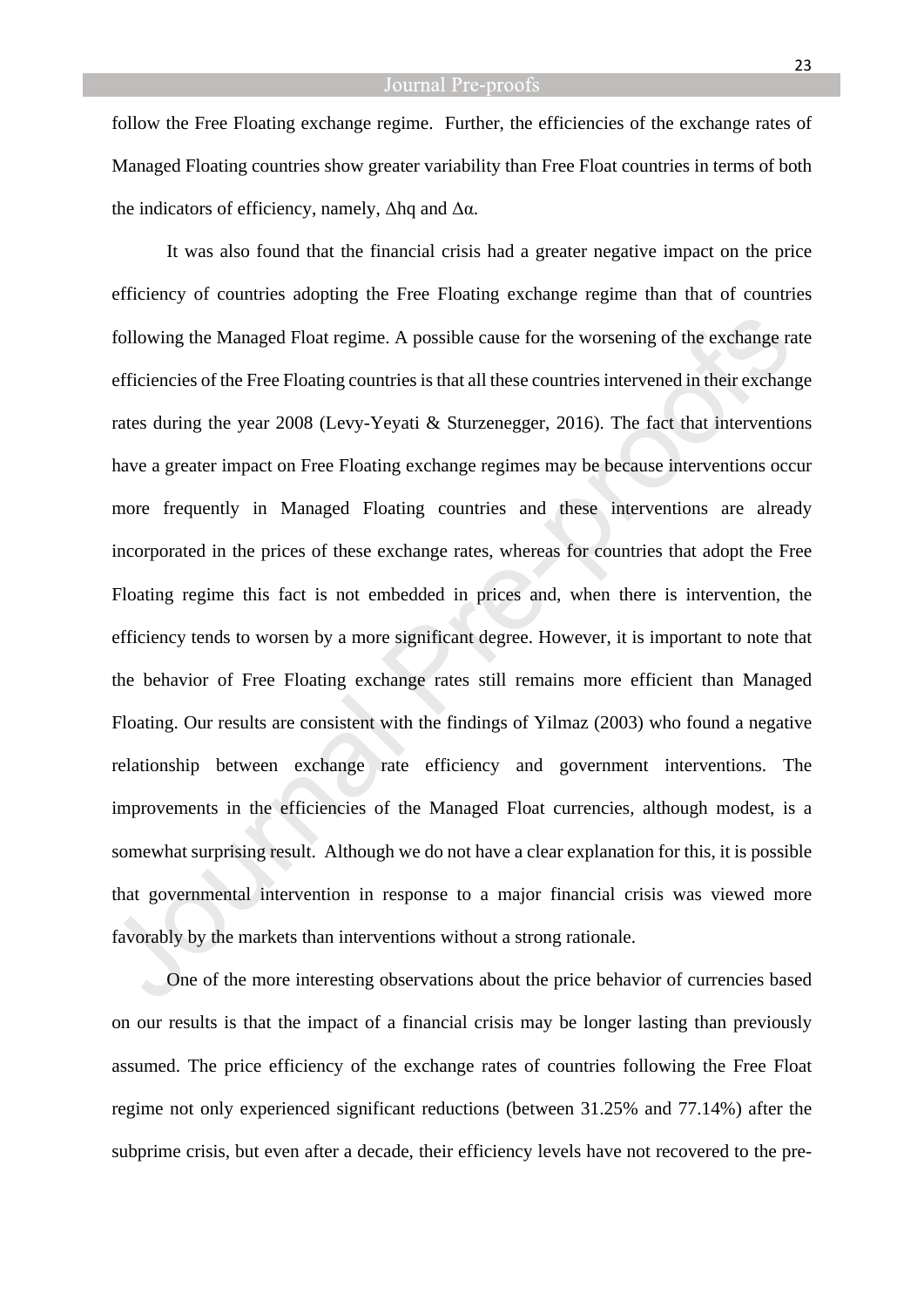crisis levels. For Managed Floating countries the results are more ambiguous with some countries showing improvement while others show deterioration. While governments may have no choice but to intervene during a major financial crisis, such intervention may have a lasting effect on the price efficiency of their currencies and may take a long time to get back to the pre-crisis levels.

Our study represents an initial effort to provide an explanation for the differences in the price efficiency levels of different currencies. While we considered two major currency regimes for our analysis of the impact of currency regimes on price efficiency, it is important to consider additional currency regimes as well to develop a more comprehensive understanding of the relationship between different currency systems and exchange rate efficiency. Similarly, although our findings support the assertion that governmental interference may have a negative effect on the price efficiency of currencies, further studies are required to evaluate the implications of different types of governmental interventions as well as the magnitude of those interventions. Another promising avenue of future research may be the examination of the sources of multifractality in different currency regimes. Finally, our methodological approach restricts us to testing the weak form of EMH, but not the semi-strong or strong forms.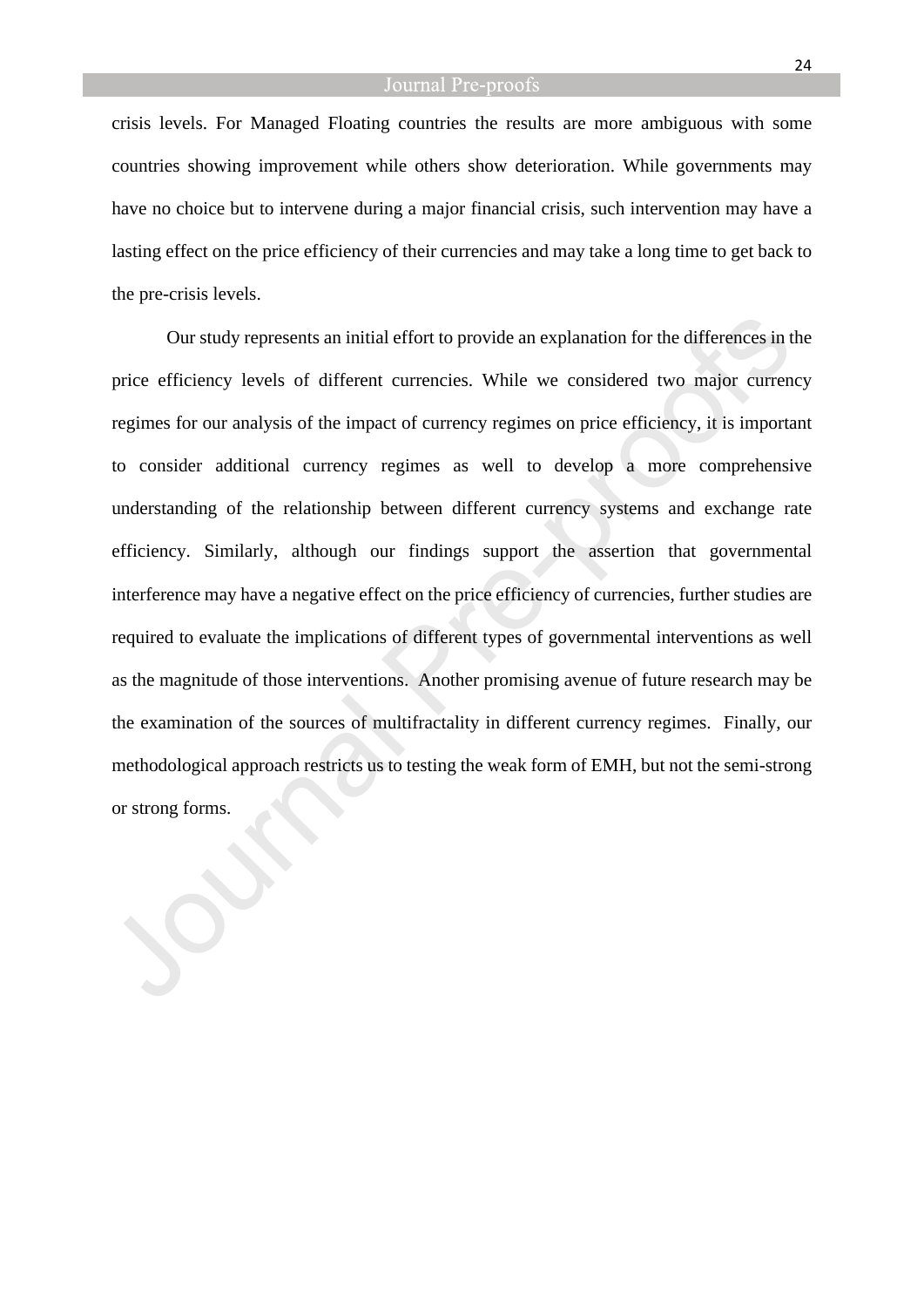#### **References**

Aghion, P., Bacchetta, P., Ranciere, R., & Rogoff, K. (2009). Exchange rate volatility and productivity growth: The role of financial development. *Journal of Monetary Economics, 56*(4), 494-513. doi:10.3386/w12117

Ahmad, R., Rhee, S. G., & Wong, Y. M. (2012). Foreign exchange market efficiency under recent crises: Asia-Pacific focus. *Journal of International Money and Finance, 31*(6), 1574- 1592. doi:https://doi.org/10.1016/j.jimonfin.2012.02.016

Allen, F., & Gale, D. (2004). Financial fragility, liquidity, and asset prices. *Journal of the European Economic Association, 2*(6), 1015-1048. Fonte: www.jstor.org/stable/40004885

Al-Yahyaee, K. H., Mensi, W., & Yoon, S. M. (2018). Efficiency, multifractality, and the longmemory property of the Bitcoin market: A comparative analysis with stock, currency, and gold markets. *Finance Research Letters*, 27, 228-234.<https://doi.org/10.1016/j.frl.2018.03.017>

Arshad, S.; Rizvi, S. A.; Haroon, O.; Mehmood, F.; Gong, Q. (2020). Are oil prices efficient? *Economic Modelling*, In Press. doi: https://doi.org/10.1016/j.econmod.2020.03.018

Baillie, R. T., & Bollerslev, T. (1989). Common stochastic trends in a system of exchange rates. *The Journal of Finance, 44*(1), 167–181. doi:10.2307/2328281

Batten, J. A., Kinateder, H., & Wagner, N. (2014). Multifractality and value-at-risk forecasting of exchange rates. *Physica A: Statistical Mechanics and its Applications, 401*, 71-81. doi:https://doi.org/10.1016/j.physa.2014.01.024

Batten, J.; Ellis, C. (1996). Fractal structures and naive trading systems: Evidence from the spot US dollar/Japanese yen. *Japan and The World Economy* 8(4), 411-421.doi: [https://doi.org/10.1016/0922-1425\(96\)00209-5](https://doi.org/10.1016/0922-1425(96)00209-5)

Belaire-Franch, J., & Opong, K. K. (2005). Some evidence of random walk behavior of Euro exchange rates using ranks and sings. *Journal of Banking and Finance, 29*(7), 1631-1643. doi:DOI: 10.1016/j.jbankfin.2004.06.031

Chamon, M, Hofman, D., Magud, N. E., & Werner, A. (2019). *Foreign exchange intervention in inflation targeters in Latin America*. Washington D.C. International Monetary Fund, ISBN: 978-1-48439-304-8

Chang, Y. (2004). A re-examination of variance-ratio test of random walks in foreign exchange rates. *Applied Financial Economics, 14*(9), 671-679. doi:https://doi.org/10.1080/0960310042000233449

Cheung, K.-C., & Coutts, J. A. (2001). A note on weak form market efficiency in security prices: evidence from the Hong Kong stock exchange. *Applied Economics Letters*, 8(6), 407- 410. doi:10.1080/135048501750237865

Chiang, S. M., Lee, Y. H., Su, H. M., & Tzou, Y. P. (2010). Efficiency tests of foreign exchange markets for four Asian countries. *Research in International Business and Finance, 24*(3), 284- 294. doi:https://doi.org/10.1016/j.ribaf.2010.01.001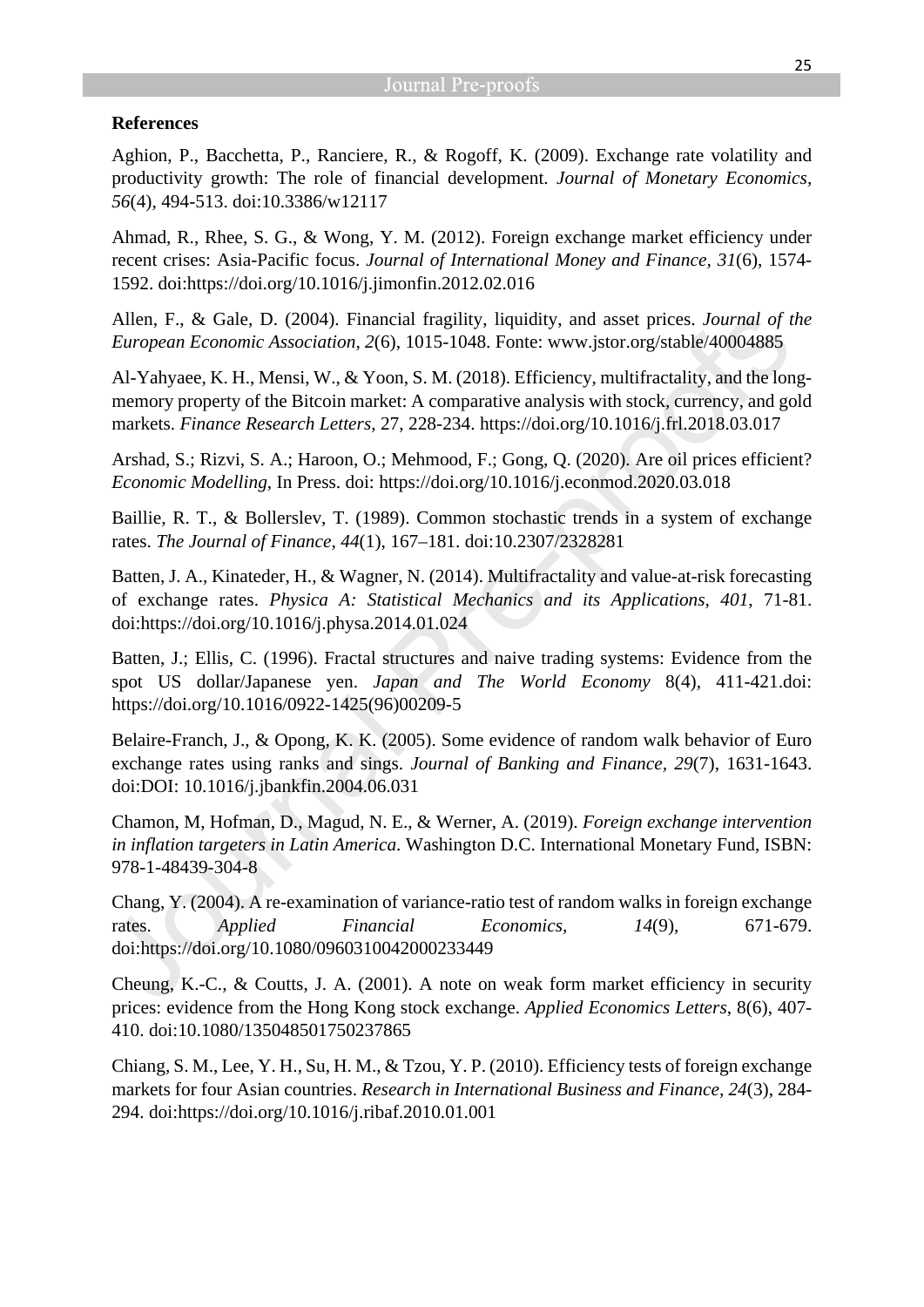Corsetti, G., Pericoli, M., & Sbracia, M. (2005). Some contagion, some interdependence: More pitfalls in tests of financial contagion. *Journal of International Money and Finance, 24*(8), 1177-1199. doi:https://doi.org/10.1016/j.jimonfin.2005.08.012

Fama, E. F. (1970). Efficient capital markets: A review of theory and empirical work. *The Journal of Finance, 2*, 383-417.doi:<https://doi.org/10.1111/j.1540-6261.1970.tb00518.x>

Fama, E. F., & French, K. R. (1988). Permanent and temporary components of stock prices. *Journal of Political Economy*, 96(2), 246-273.doi:<https://doi.org/10.1086/261535>

Fratzscher, M., Gloede, O., Menkhoff, L., Sarno, L., & Stӧhr, T. (2019). When is foreign exchange intervention effective? Evidence from 33 countries. *American Economic Journal: Macroeconomics*, 11(1), 132-156. doi:<https://doi.org/10.1257/mac.20150317>

Ghosh, A. R., Ostry, J. D., & Qureshi, M. S. (2014). Exchange rate management and crisis susceptibility: A reassessment. *International Monetary Fund*, 46 p. doi:http://dx.doi.org/10.5089/9781484383971.001

Hooper, P., & Kohlhagen, S. W. (1978). The effect of exchange rate uncertainty on the prices and volume of international trade. *Journal of International Economics, 8*, 483-511.doi: [https://doi.org/10.1016/0022-1996\(87\)90001-8](https://doi.org/10.1016/0022-1996(87)90001-8)

Horta, P., Lagoa, S., & Martins, L. (2014). The impact of the 2008 and 2010 financial crises on the Hurst exponents of international stock markets: Implications for efficiency and contagion. *International Review of Financial Analysis, 35*, 140-153.doi: <https://doi.org/10.1016/j.irfa.2014.08.002>

International Monetary Fund. (2019). Annual Report on Exchange Arrangements and Exchange Restrictions 2018. Washington, DC: IMF.

Jin, X. (2016). The impact of 2008 financial crisis on the eficciency and contagion of Asian stock markets: A Hurst exponent approach. *Finance Research Letters, 17*, 167-175.doi: <https://doi.org/10.1016/j.frl.2016.03.004>

Kallianiotis, I. N. (2017). Exchange rate movement: efficiency in the foreign exchange market. *International Research Journal of Applied Finance*, 8(4), 195-213.

Kandil, M., Berument, H., & Dincer, N. N. (2007). The effects of exchange rate fluctuations on economic activity in Turkey. *Asian Economic Journal, 18*(3), 466-489.doi: <https://doi.org/10.1016/j.asieco.2006.12.015>

Kantelhardt, J. W., Zschiegner, S. A., Koscielny-Bunde, E., Havlin, S., Bunde, A., & Stanley, H. E. (2002). Multifractal detrended fluctuation analysis of nonstationary time series. *Physica A, 316*, 1-18. [https://doi.org/10.1016/S0378-4371\(02\)01383-3](https://doi.org/10.1016/S0378-4371(02)01383-3)

Kim, J. H., & Shamsuddin, A. (2008). Are Asian stock markets efficient? Evidence from new multiple variance ratio test. *Journal of Empirical Finance*, 15, 518-532. doi:10.1016/j.jempfin.2007.07.001

Lee, C. I., Pan, M.-S., & Liu, Y. A. (2001). On market efficiency of Asian foreign exchange rates: evidence from a joint variance ratio test and technical trading rules. *Journal of International Financial Markets, Institutions and Money, 11*(2), 199-214. doi:https://doi.org/10.1016/S1042-4431(00)00050-0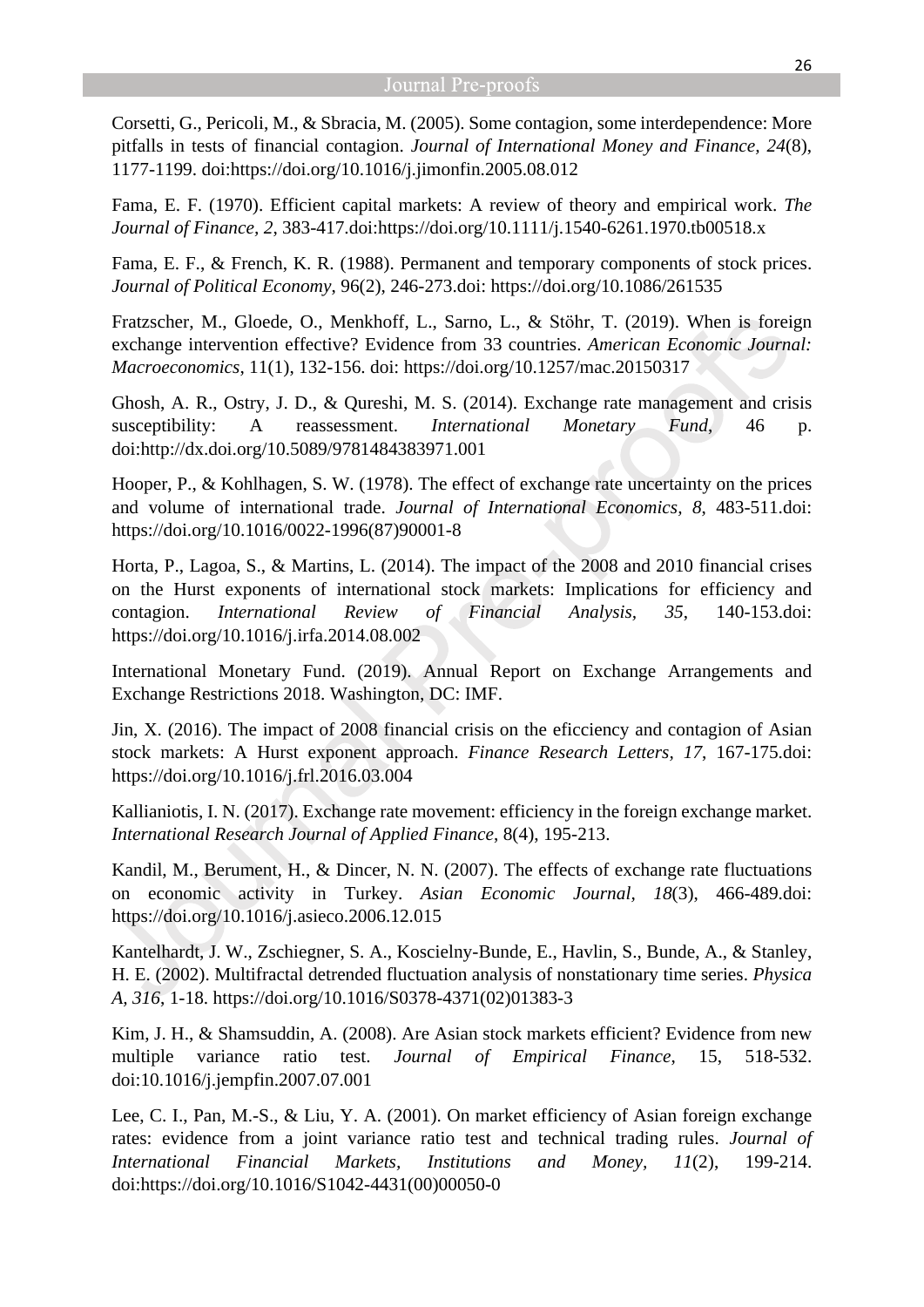Levich, R. M. (1985). Chapter 19 Empirical studies of exchange rates: Price behavior, rate determination and market efficiency. *Handbook of International Economics*, 2, 979-1040.doi: [https://doi.org/10.1016/S1573-4404\(85\)02010-X](https://doi.org/10.1016/S1573-4404(85)02010-X)

Levy-Yeyati, E., & Sturzenegger, F. (2016). Classifying exchange rate regimes: 15 Years later. *Center for International Development at Harvard University*, CID Working Papers 319

Liu, C. Y., & He, J. (1991). A variance-ratio test of random walks in foreign exchange rates. *The Journal of Finance, 46*(2), 773-785. doi:10.2307/2328848

Liu, L., Wang, Y., & Wan, J. (2010). Analysis of efficiency for Shenzen stock market: Evidence from the source of multifractality. *International Review of Financial Analysis, 19(4)*, 237-241. <https://doi.org/10.1016/j.irfa.2010.08.009>

Lo, A. W., & Mackinlay, A. C. (1988). Stock market prices do not follow randow walks: evidence from a simple specification test. *Review of Financial Studies*, 1(1), 41-66. doi:10.3386/w2168

Maganini, N. D., Silva Filho, A. C., & Lima, F. G. (2018). Investigation of multifractality in the Brazilian stock market. *Physica A, 497*, 258-271. doi:https://doi.org/10.1016/j.physa.2017.12.126

Matia, K., Ashkenazy, Y., & Stanley, H. E. (2003). Multifractal properties of price fluctuations of stocks and commodities. *Europhysics Letters*, 61(3), 422-428

Mazzoli, M. & Barducci, C. (2009). Testing exchange rate efficiency: the case of euro-dollar. *International Review of Applied Economics*, 23, 521-540. Doi: <https://doi.org/10.1080/02692170902954817>

Meese, R. A., & Kenneth, J. S. (1982). On Unit Roots and the empirical modeling of exchange rates. *The Journal of Finance, 37*(2), 1029–1035. doi:10.2307/2327764

Melvin, M., & Taylor, M. P. (2009). The crisis in the foreign exchange market. *Journal of international Money and Finance, 28*(8), 1317-1330.doi: <https://doi.org/10.1016/j.jimonfin.2009.08.006>

Ntim, C. G.; English, J.; Nwachukwu, J.; Wang, Y. (2015). On the efficiency of the global gold markets. *International Review of Financial Analysis*, 41, 218-236. doi: <https://doi.org/10.1016/j.irfa.2015.03.013>

Norouzzadeh, P., & Rahmani, B. (2006). A multifractal detrended fluctuation description of Iranian rial-US dollar exchange rate. *Physica A: Statistical Mechanics and its Applications*, 367, 328-336. <https://doi.org/10.1016/j.physa.2005.11.019>

Oh, G., Kim, S., & Eom, C. (2007). Market efficiency in foreign exchange markets. *Physica A, 382*(1), 209-212. doi:https://doi.org/10.1016/j.physa.2007.02.032

Onali, G., & Goddard, J. (2009). Unifractality and multifractality in the Italian stock market. *International Review of Financial Analysis, 18*, 154-163.doi: <https://doi.org/10.1016/j.irfa.2009.05.001>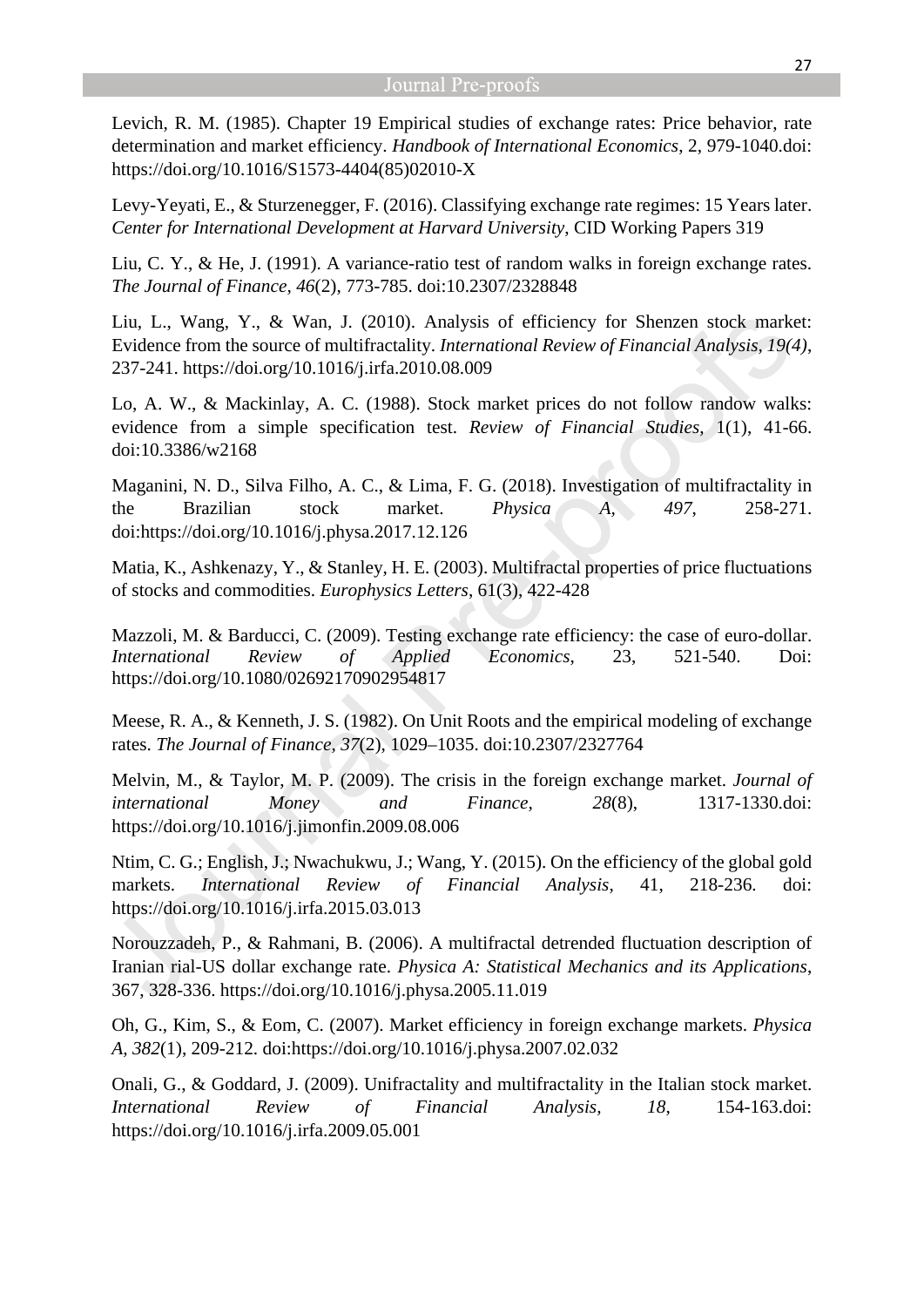Pavlova, A., & Rigobon, R. (2007). Asset prices and exchanges rates. *The Review ofFinancial Studies*, 1139-1180. doi:https://doi.org/10.1093/revfin/hhm008

Richards, G. R. (2000). The fractal structure of exchange rates: measurement and forecasting. *Journal of International Financial Markets, Institutions and Money, 10*(2), 163-180. doi:https://doi.org/10.1016/S1042-4431(99)00030-X

Rogoff, K. S., Husain, A. M., Mody, A., Brooks, R., & Oomes, N. (2004). Evolution and performance of exchange rate regimes. *IMF Working paper*, 84 p.

Sensoy, A., & Tabak, B. M. (2016). Dynamic efficiency of stock markets and exchange rates. *International Review of Financial Analysis, 47*, 353-371.doi: <https://doi.org/10.1016/j.irfa.2016.06.001>

Silva Filho, A. C., Maganini, N. D., & Almeida, E. F. (2018). Multifractal analysis of Bitcoin market. *Physica A, 512*, 954-967. doi:https://doi.org/10.1016/j.physa.2018.08.076

Stavroyiannis, S., Makris, I., & Nikolaidis, V. (2010). Non-extensive properties, multifractality, and inefficiency degree of the Athens Stock Exchange General Index. *International Review of Financial Analysis, 19*, 19-24.doi: <https://doi.org/10.1016/j.irfa.2009.11.005>

Stosic, D., Stosic, D., Ludermir, T., Oliveira & Stosic, T. (2016). Foreign exchange rate entropy evolution during financial crises. *Physica A, 449*(1), 233-239. doi:https://doi.org/10.1016/j.physa.2015.12.124

Stošić, D., Stošić, D., Stošić, T., & Stanley, H. E. (2015). Multifractal analysis of managed and independent float exchange rates. *Physica A, 428*, 13-18. doi:https://doi.org/10.1016/j.physa.2015.02.055

Tiwari, A. K., Aye, G. C., & Gupta, R. (2019). Stock market efficiency analysis using long spans of data: A multifractal detrended fluctuation analysis approach. *Finance Research Letters*, 28, 398-411.doi:<https://doi.org/10.1016/j.frl.2018.06.012>

Tsangarides, C. G. (2012). Crisis and recovery: Role of the exchange rate regime in emerging market economies. *Journal of Macroeconomics, 34*(2), 470-488. doi:https://doi.org/10.1016/j.jmacro.2012.01.005

Wang, Y., Liu, L., & Gu, R. (2009). Analysis of efficiency for Shenzhen stock market based on multifractal detrended fluctuation analysis. I*nternational Review of Financial Analysis*, 18, 271-276.doi: <https://doi.org/10.1016/j.irfa.2009.09.005>

Weber, S., & Wyplosz, C. (2009). *Exchange rates during the crisis*. World Bank Policy Research Working Paper Series. 23p. Available at SSRN: [https://ssrn.com/abstract=1476701](https://nam05.safelinks.protection.outlook.com/?url=https%3A%2F%2Fssrn.com%2Fabstract%3D1476701&data=02%7C01%7Cabdul%40uta.edu%7Cc1e63e75cb2d4efff95208d80ee264c2%7C5cdc5b43d7be4caa8173729e3b0a62d9%7C0%7C0%7C637275712795847391&sdata=yVUk038Mktj3R8b%2FlUh6mHeYiSRuArkRJiTDUsHNV44%3D&reserved=0)

Wickremasinghe, G. B., Kim, J. H. (2008). Weak-form efficiency of foreign exchange markets of developing economies: some Sri Lankan evidence. *Journal of Emerging Market Finace*, 7(2), 169-196.doi: [10.1177/097265270800700203](https://doi.org/10.1177/097265270800700203)

Yang, Y-H., Shao, Y-H., Shao, H-L., Stanley, H. E. (2019). Revisiting the weak-form efficiency of the EUR/CHF exchange rate market: Evidence from episodes of different Swiss franc regimes. *Physica A*, 523, 734-746. doi: [https://doi.org/10.1016/j.physa.2019.02.056](https://doi-org-ez91-periodicos-capes-gov-br.sbproxy.fgv.br/10.1016/j.physa.2019.02.056)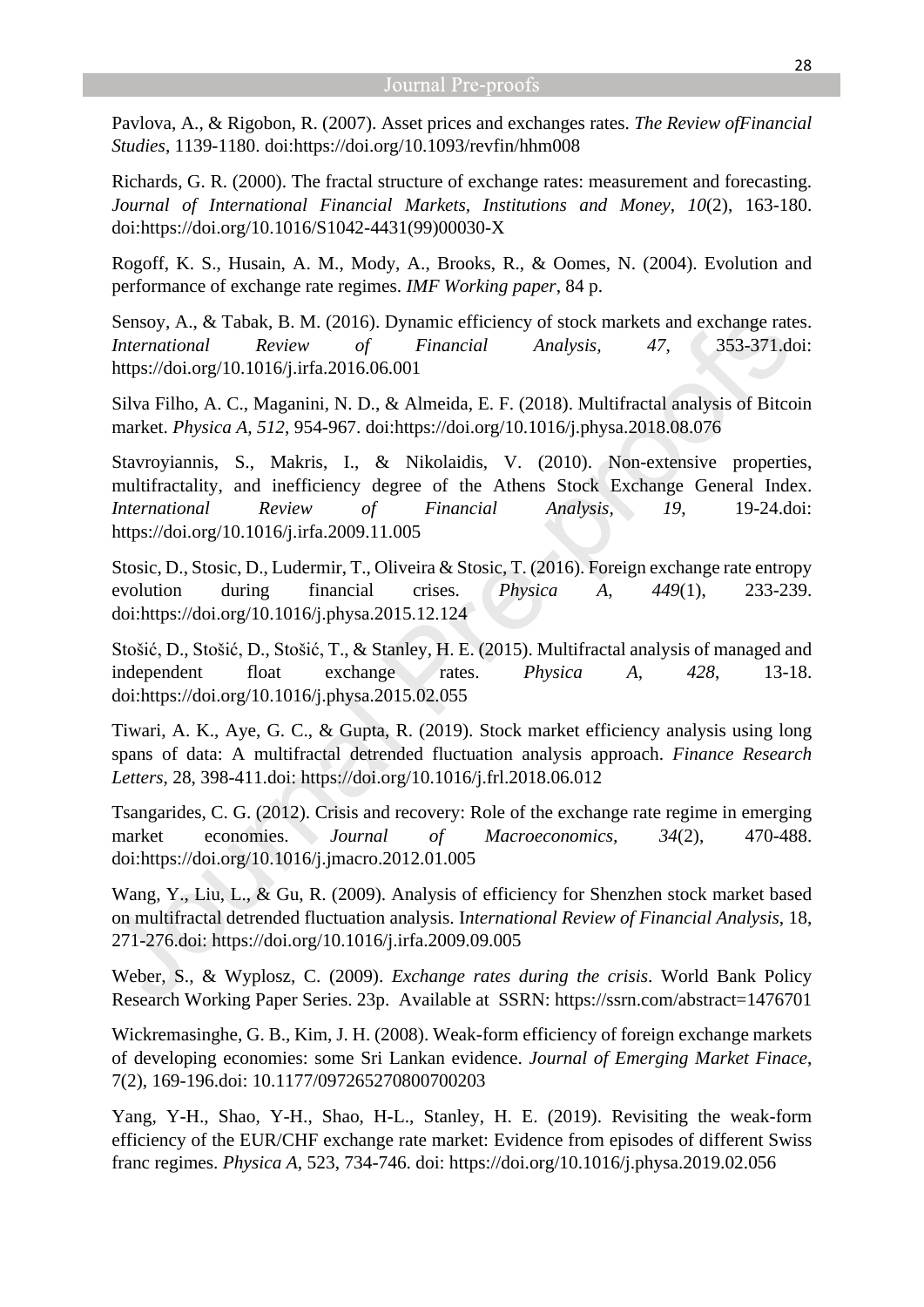Yilmaz, K. (2003). Martingale property of exchange rates and central bank interventions. *Journal of Business and Economic Statistics, 21*, 383-395. doi: https://www.jstor.org/stable/1392587

Zunino, L., Tabak, B. M., Figliola, A., Pérez, D., Garavaglia, M., & Rosso, O. (2008). A multifractal approach for stock market inefficiency. *Physica A, 387*(26), 6558-6566. doi:https://doi.org/10.1016/j.physa.2008.08.028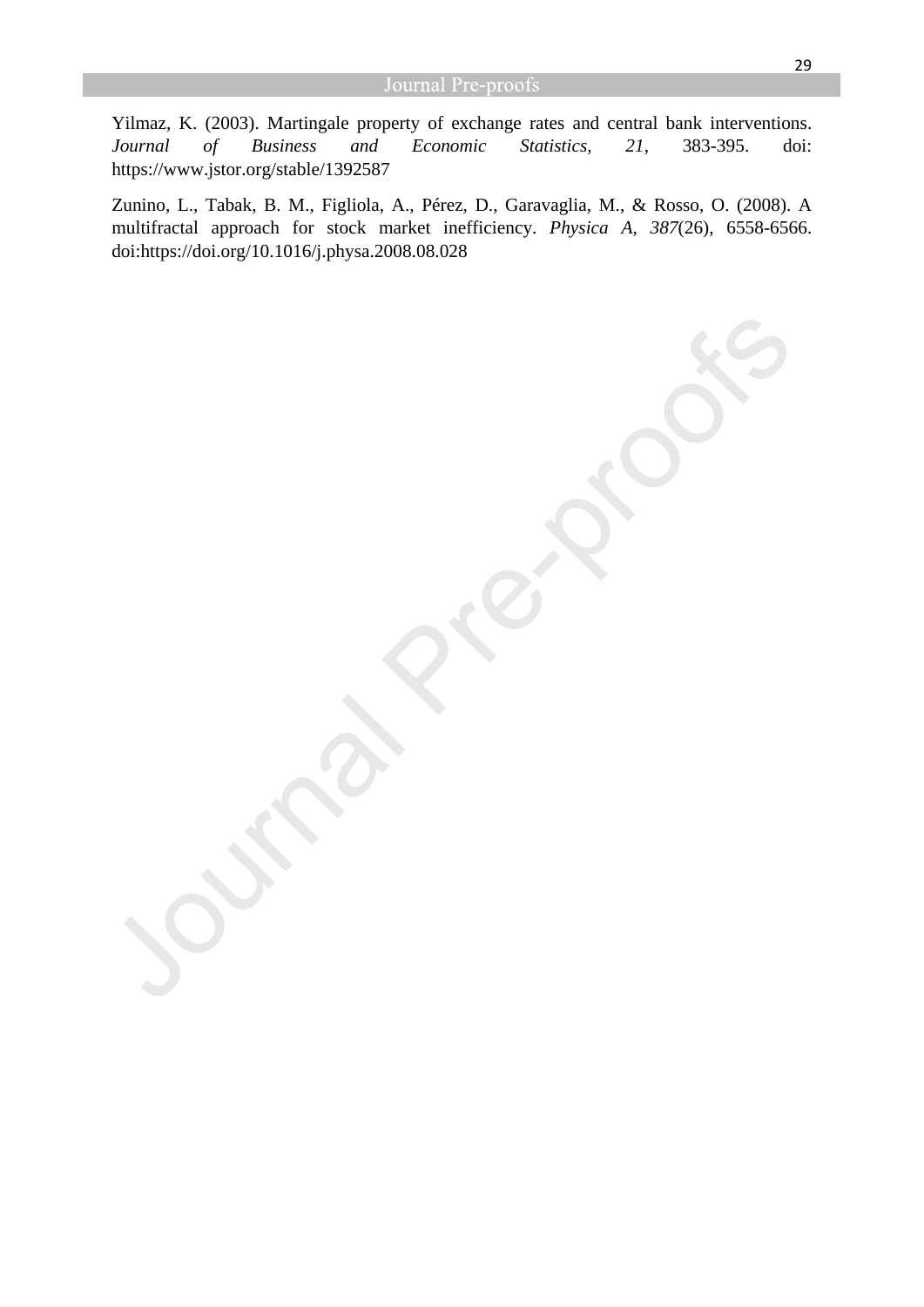## **Table 1.**

| <b>Free Floating</b>  |                 | <b>Managed Floating</b> |                 |  |  |
|-----------------------|-----------------|-------------------------|-----------------|--|--|
| Country               | <b>Currency</b> | Country                 | <b>Currency</b> |  |  |
| <b>Australia</b>      | <b>AUD</b>      | <b>Brazil</b>           | <b>BRL</b>      |  |  |
| Canada                | <b>CAD</b>      | Colombia                | <b>COP</b>      |  |  |
| <b>Chile</b>          | <b>CLP</b>      | <b>India</b>            | <b>INR</b>      |  |  |
| <b>Euro Zone</b>      | <b>EUR</b>      | <b>Indonesia</b>        | <b>IDR</b>      |  |  |
| Japan                 | <b>JPY</b>      | Israel                  | ILS.            |  |  |
| <b>Mexico</b>         | <b>MXN</b>      | Korea                   | <b>KRW</b>      |  |  |
| <b>Norway</b>         | <b>NOK</b>      | <b>Philippines</b>      | <b>PHP</b>      |  |  |
| <b>Poland</b>         | <b>PLN</b>      | <b>South Africa</b>     | ZAR             |  |  |
| Sweden                | <b>SEK</b>      | <b>Thailand</b>         | <b>THB</b>      |  |  |
| <b>United Kingdom</b> | <b>GBP</b>      | <b>Turkey</b>           | <b>TRY</b>      |  |  |

Countries and currencies sampled for analysis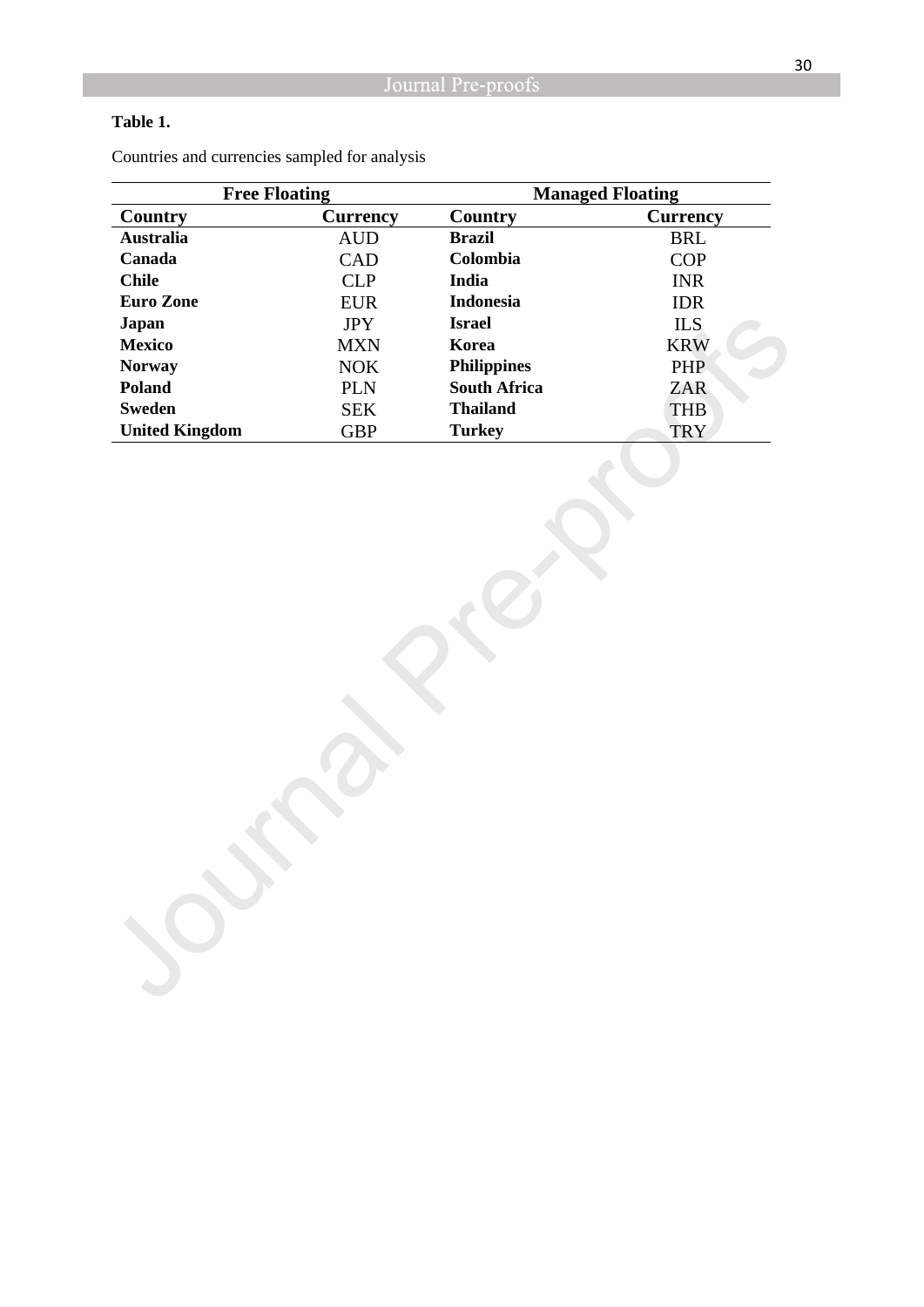## **Table 2.**

Degrees of multifractality and intermittency of currencies based on daily quotes for the 15-year period (from May 2004 to April 2019).

| <b>Managed Floating exchange rate regime countries</b> |                 |             | Free Floating exchange rate regime countries |                  |                 |             |            |
|--------------------------------------------------------|-----------------|-------------|----------------------------------------------|------------------|-----------------|-------------|------------|
| Country                                                | <b>Currency</b> | $\Delta$ hq | $\Delta a$                                   | Country          | <b>Currency</b> | $\Delta$ hq | $\Delta a$ |
| <b>Brazil</b>                                          | <b>BRL</b>      | 0.3646      | 0.5370                                       | <b>Australia</b> | <b>AUD</b>      | 0.2961      | 0.4542     |
| <b>Colombia</b>                                        | <b>COP</b>      | 0.5481      | 0.7297                                       | Canada           | <b>CAD</b>      | 0.2973      | 0.4578     |
| India                                                  | <b>INR</b>      | 0.4191      | 0.5861                                       | <b>Chile</b>     | <b>CLP</b>      | 0.3240      | 0.4985     |
| <b>Indonesia</b>                                       | <b>IDR</b>      | 0.6330      | 0.8193                                       | <b>Euro Zone</b> | <b>EUR</b>      | 0.3503      | 0.5394     |
| <b>Israel</b>                                          | <b>ILS</b>      | 0.3245      | 0.4772                                       | Japan            | <b>JPY</b>      | 0.3052      | 0.4447     |
| Korea                                                  | <b>KRW</b>      | 0.4161      | 0.5753                                       | <b>Mexico</b>    | <b>MXN</b>      | 0.3418      | 0.5110     |
| <b>Philippines</b>                                     | <b>PHP</b>      | 0.2372      | 0.3791                                       | <b>Norway</b>    | <b>NOK</b>      | 0.2086      | 0.3527     |
| <b>South Africa</b>                                    | ZAR             | 0.2448      | 0.3961                                       | <b>Poland</b>    | <b>PLN</b>      | 0.3228      | 0.4988     |
| <b>Thailand</b>                                        | <b>THB</b>      | 0.7113      | 0.8787                                       | <b>Sweden</b>    | <b>SEK</b>      | 0.2505      | 0.4009     |
| <b>Turkey</b>                                          | <b>TRY</b>      | 0.5122      | 0.6948                                       | <b>United</b>    | <b>GBP</b>      | 0.2478      | 0.4098     |
|                                                        |                 |             |                                              | Kingdom          |                 |             |            |
| Average                                                |                 | 0.4411      | 0.6073                                       | Average          |                 | 0.2944      | 0.4568     |
| Std Dev.                                               |                 | 0.1588      | 0.1704                                       | <b>Std Dev.</b>  |                 | 0.0455      | 0.0573     |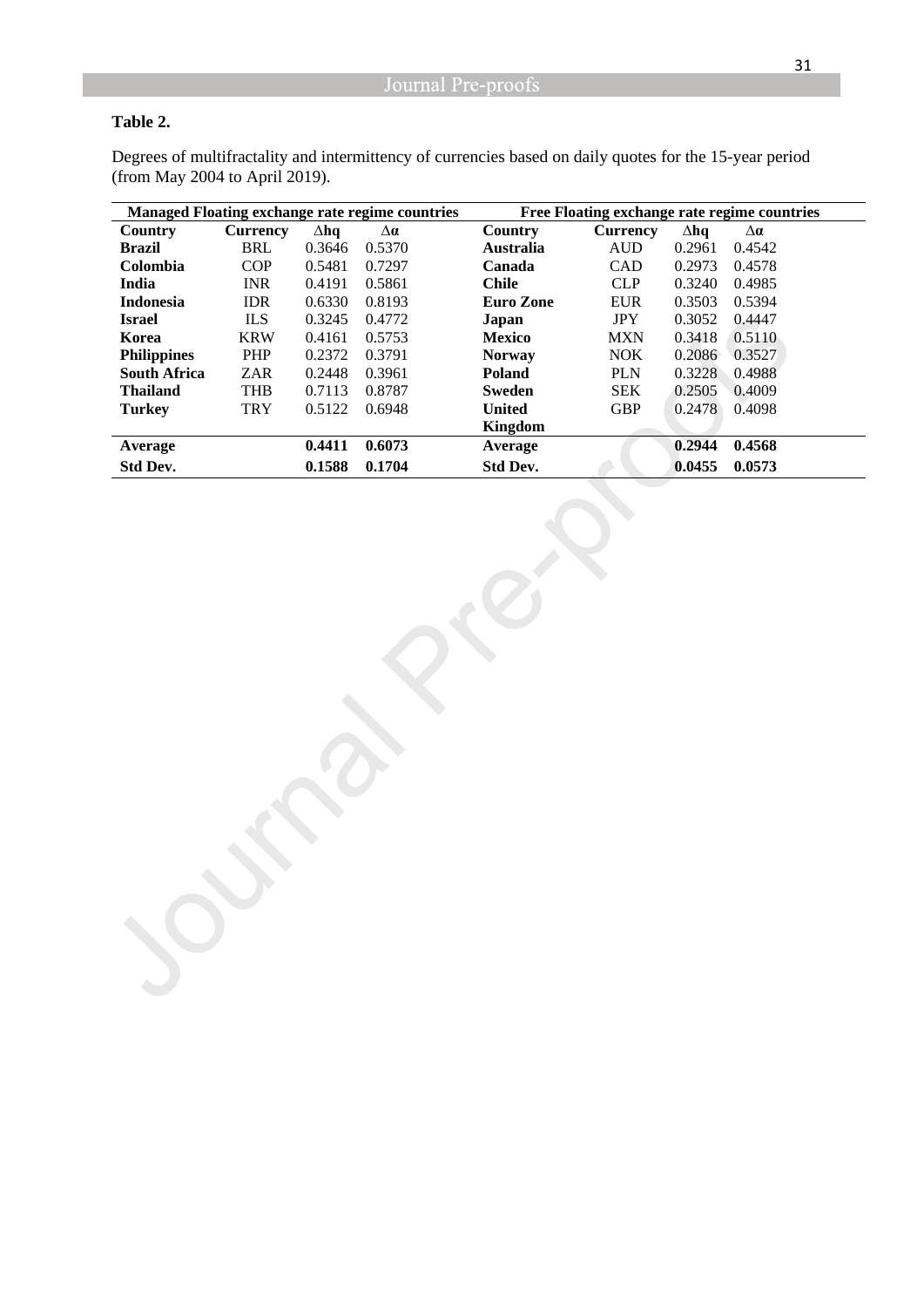#### **Table 3.**

Degree of multifractality and intermittency of daily returns of the currencies, before (from January 2000 to January 2007) and after (from January 2009 to December 2016) a financial crisis.

| Country             | Currency   | $\Delta$ hq (before) | $\Delta\alpha$ (before) | $\Delta$ hq (after) | $\Delta\alpha$ (after) | Change in $\Delta$ hq |
|---------------------|------------|----------------------|-------------------------|---------------------|------------------------|-----------------------|
| <b>Brazil</b>       | <b>BRL</b> | 0.4234               | 0.5831                  | 0.4076              | 0.5879                 | $+3.73%$              |
| Colombia            | <b>COP</b> | 0.5271               | 0.7011                  | 0.4705              | 0.6305                 | $+10.74%$             |
| India               | <b>INR</b> | 0.6762               | 0.8454                  | 0.3347              | 0.4852                 | $+50.5%$              |
| <b>Indonesia</b>    | <b>IDR</b> | 0.5427               | 0.7168                  | 0.6764              | 0.8775                 | $-24.64%$             |
| <b>Israel</b>       | <b>ILS</b> | 0.3101               | 0.4453                  | 0.3566              | 0.5207                 | $-15%$                |
| Korea               | <b>KRW</b> | 0.3173               | 0.4577                  | 0.4664              | 0.6310                 | $-47%$                |
| <b>Philippines</b>  | PHP        | 0.6078               | 0.7837                  | 0.2970              | 0.4485                 | $+51.13%$             |
| <b>South Africa</b> | <b>ZAR</b> | 0.3199               | 0.4685                  | 0.1889              | 0.3111                 | $+40.95%$             |
| <b>Thailand</b>     | <b>THB</b> | 0.8271               | 1.021                   | 0.3731              | 0.5229                 | $+54.9%$              |
| <b>Turkey</b>       | <b>TRY</b> | 0.6852               | 0.8631                  | 0.3593              | 0.5203                 | $+47.56%$             |
| Average             |            | 0.5237               | 0.6886                  | 0.3931              | 0.5536                 |                       |
| Std. Dev.           |            | 0.1791               | 0.1965                  | 0.1287              | 0.1474                 |                       |

#### **Countries with "Managed Floating" exchange rate regime**

**Countries with "Free Floating" exchange rate regime** 

| Country               | Currency   | $\Delta$ hq (before) | $\Delta\alpha$ (before) | $\Delta$ hq (after) | $\Delta\alpha$ (after) | Change in $\Delta$ hq |
|-----------------------|------------|----------------------|-------------------------|---------------------|------------------------|-----------------------|
| <b>Australia</b>      | <b>AUD</b> | 0.2144               | 0.3340                  | 0.3460              | 0.5007                 | $-61.38%$             |
| Canada                | CAD        | 0.1716               | 0.2782                  | 0.3059              | 0.4464                 | $-78.26%$             |
| <b>Chile</b>          | <b>CLP</b> | 0.2821               | 0.4188                  | 0.4317              | 0.6196                 | $-53.03\%$            |
| <b>Euro Zone</b>      | <b>EUR</b> | 0.2370               | 0.3711                  | 0.3146              | 0.4713                 | $-32.74%$             |
| <b>Japan</b>          | <b>JPY</b> | 0.2387               | 0.3774                  | 0.3133              | 0.4532                 | $-31.25%$             |
| <b>Mexico</b>         | <b>MXN</b> | 0.3014               | 0.4533                  | 0.3971              | 0.5577                 | $-31.75%$             |
| <b>Norway</b>         | <b>NOK</b> | 0.1987               | 0.3109                  | 0.3187              | 0.4804                 | $-60.39\%$            |
| <b>Poland</b>         | <b>PLN</b> | 0.2680               | 0.4179                  | 0.3944              | 0.5508                 | $-47.16%$             |
| <b>Sweden</b>         | <b>SEK</b> | 0.1925               | 0.3155                  | 0.3410              | 0.5104                 | $-77.14%$             |
| <b>United Kingdom</b> | <b>GBP</b> | 0.2567               | 0.4082                  | 0.4004              | 0.5763                 | $-55.98\%$            |
| Average               |            | 0.2361               | 0.3685                  | 0.3563              | 0.5167                 |                       |
| Std. Dev.             |            | 0.0418               | 0.0571                  | 0.0455              | 0.0574                 |                       |

\* Euro Zone consists of Austria, Belgium, Cyprus, Estonia, Finland, France, Germany, Greece, Ireland, Italy, Latvia, Lithuania, Luxembourg, Malta, Portugal, Slovak Republic, Slovenia and Spain.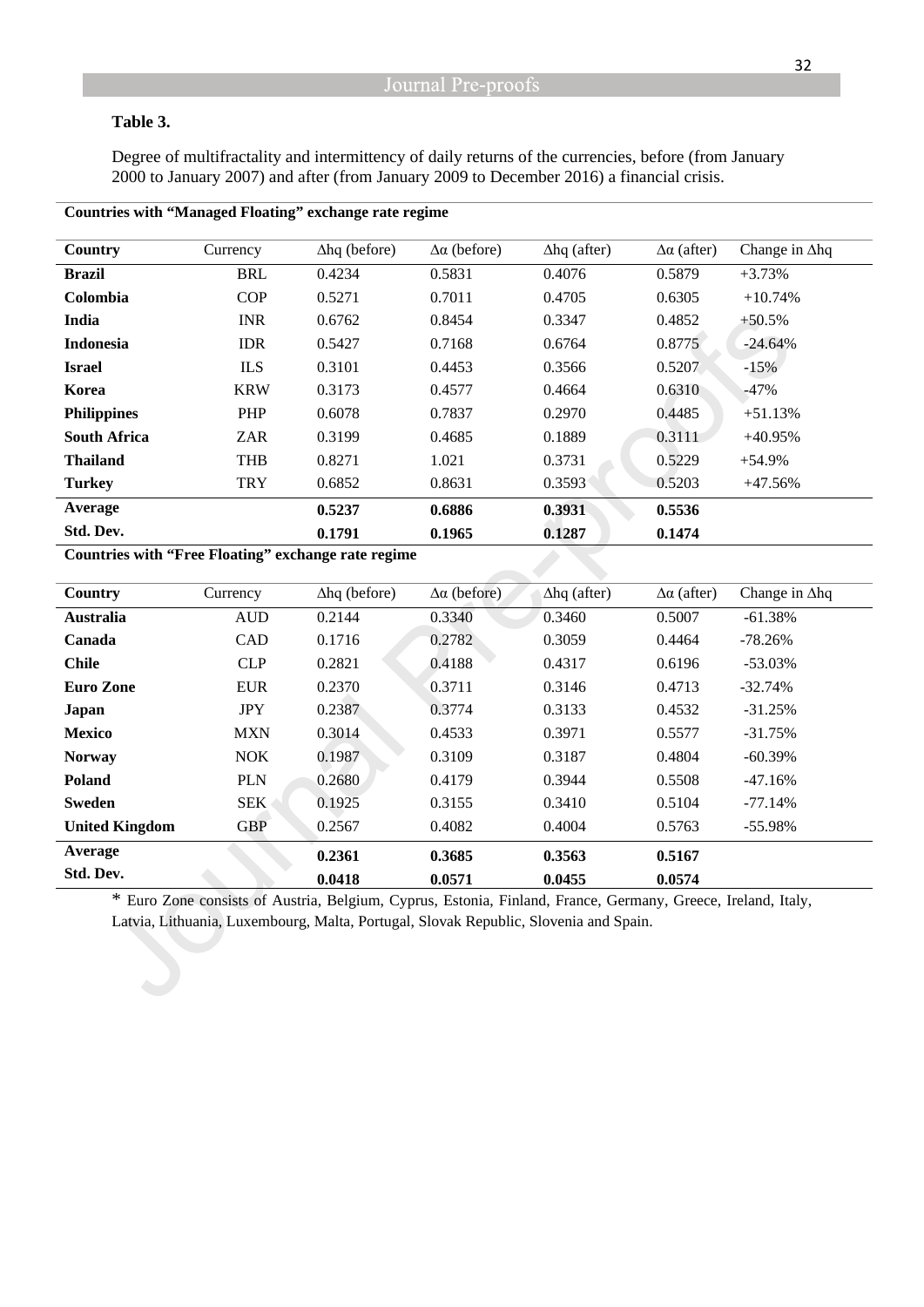## **Figure 1.**

Multifractal degrees (Δh) before (from January 2000 to January 2007) and after (from January 2009 to December 2016) a financial crisis.



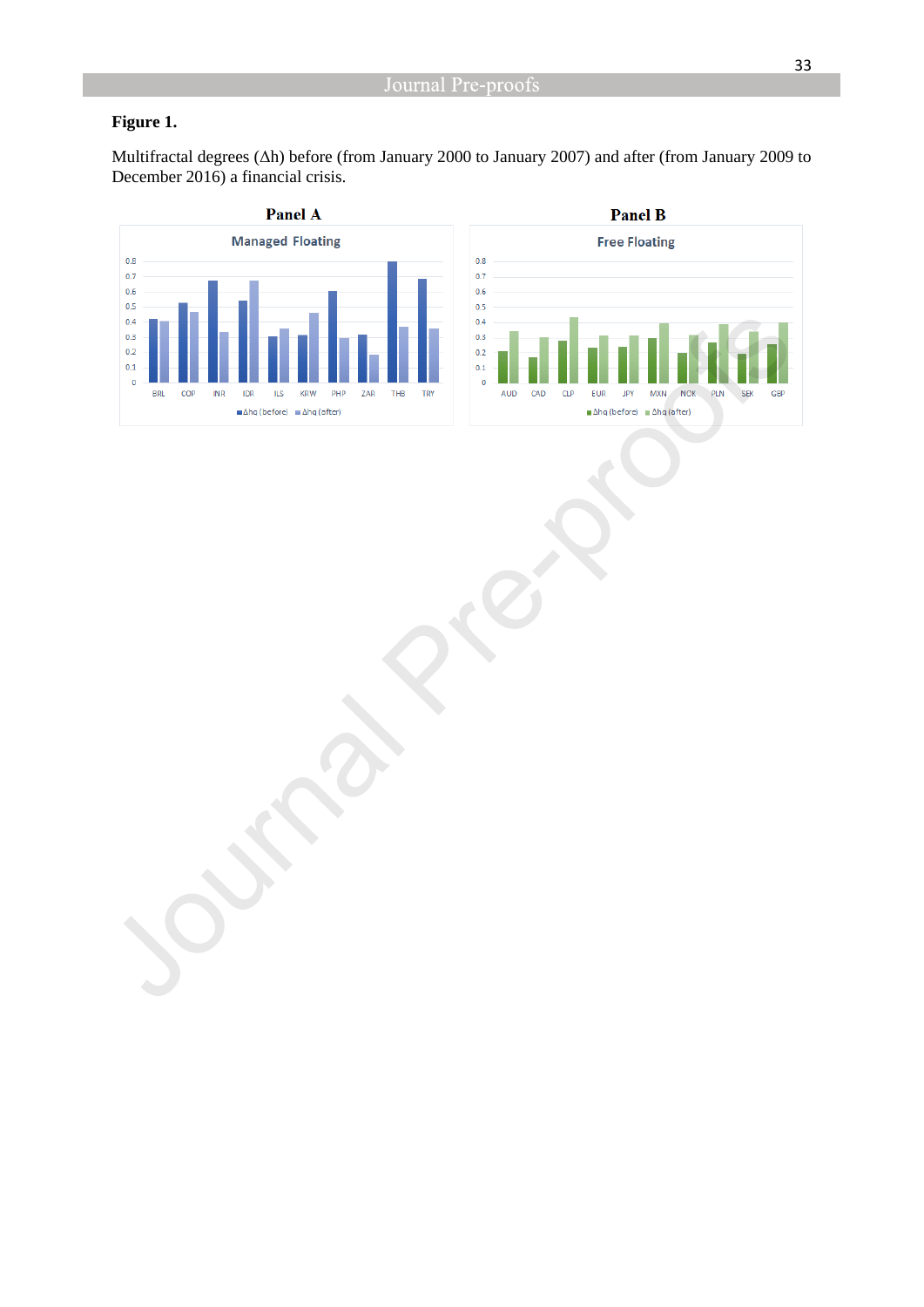## **Figure 2.**

Generalized Hurst exponents of daily exchange rate returns for 15 years (from May 2004 to April 2019).

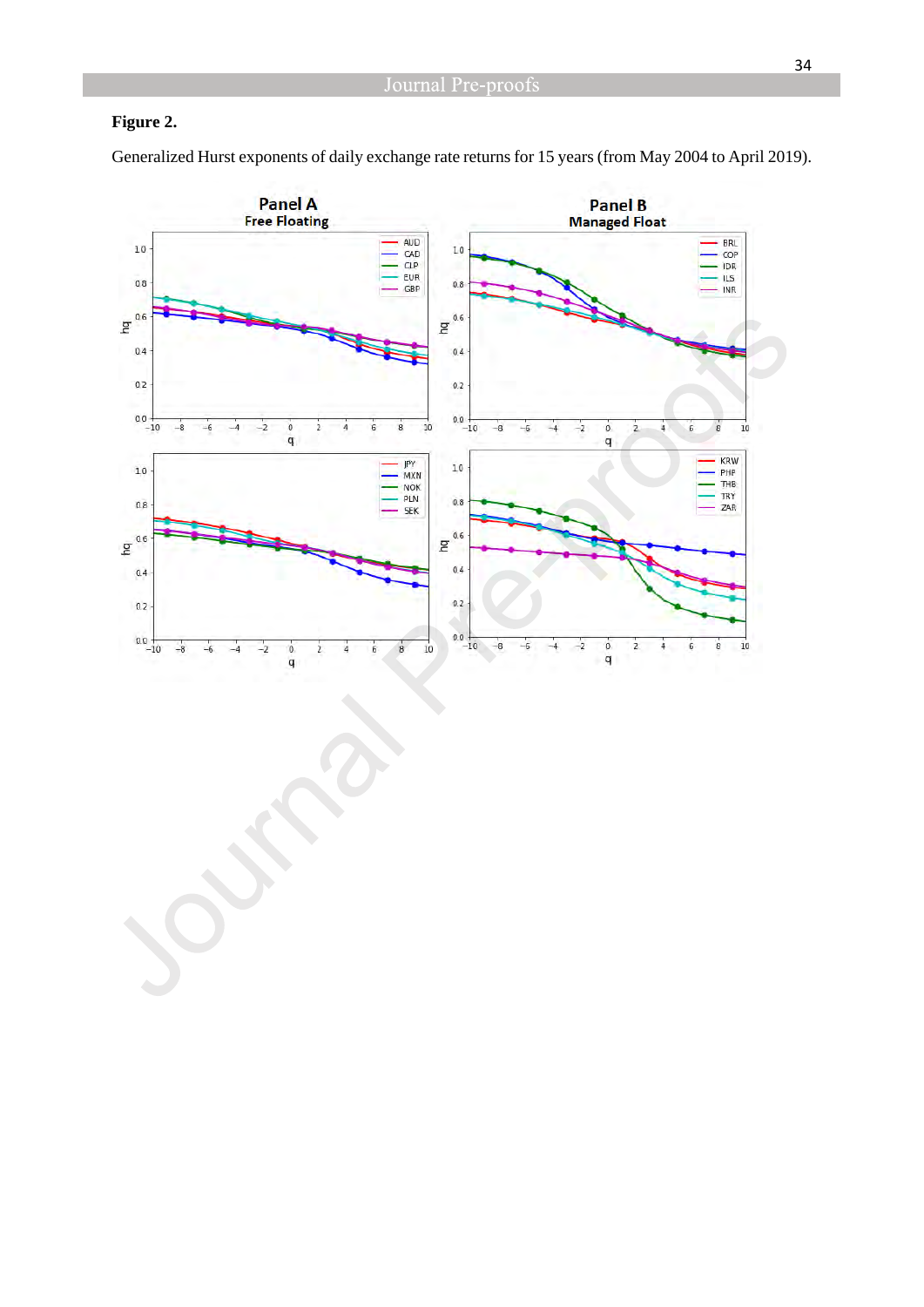## **Figure 3.**

Multifractal Spectrum of daily exchange rate returns for 15 years (from May2004 to April 2019).

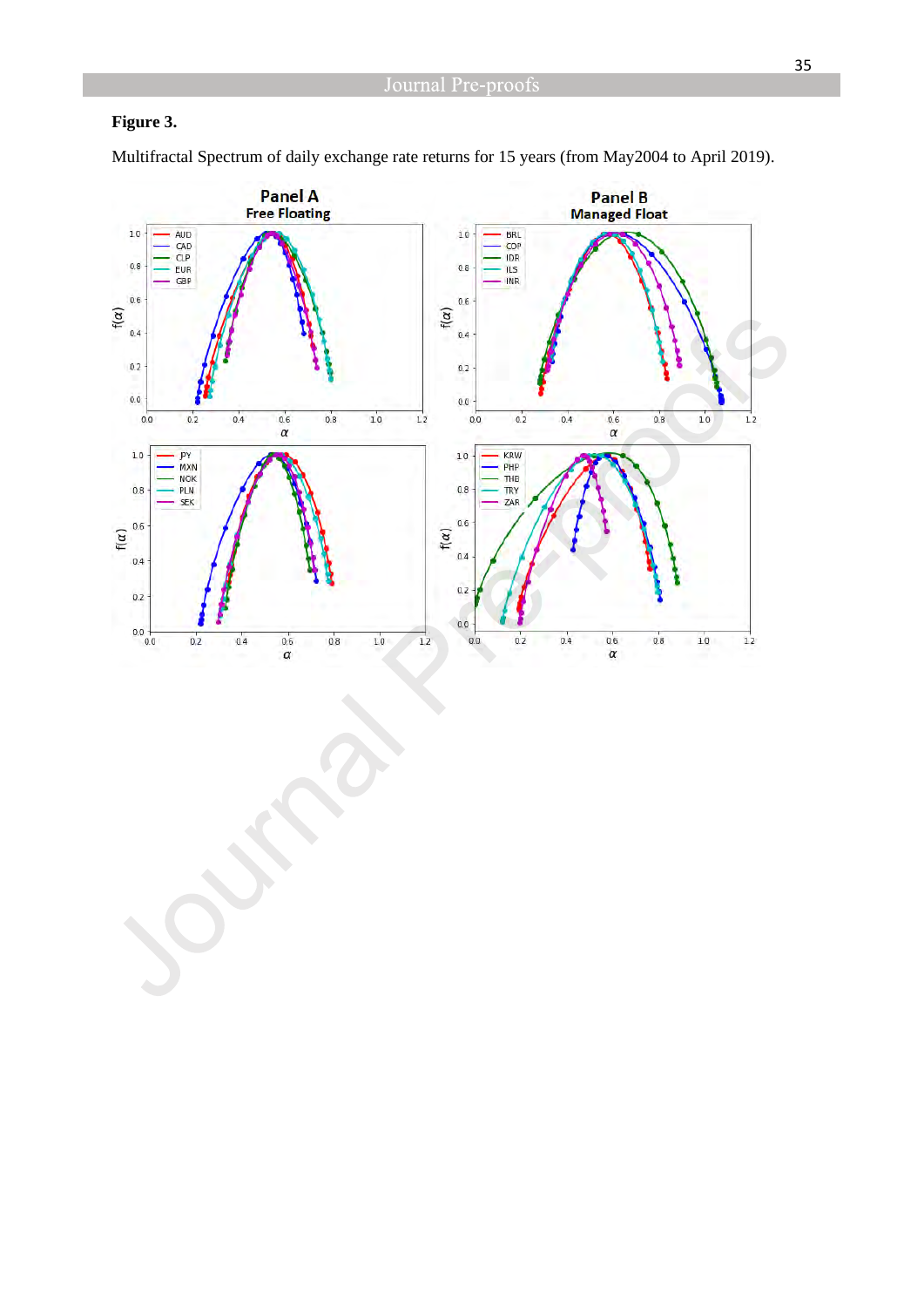#### **Figure 4.**

Generalized Hurst exponents of daily exchange rate returns before (from January 2000 to January 2007) and after (from January 2009 to December 2016) the subprime crisis.

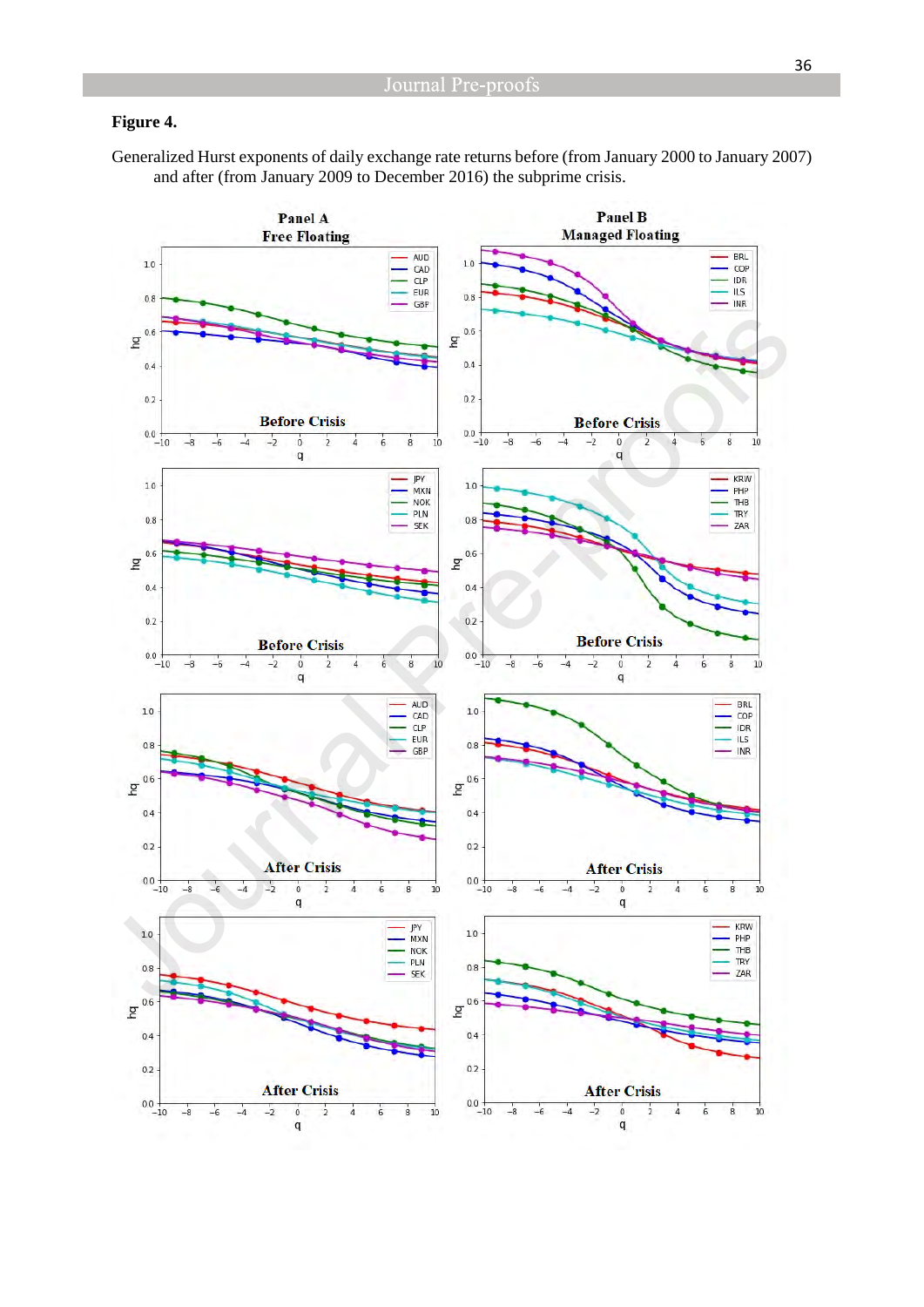#### **Figure 5.**

Multifractal Spectrum of daily exchange rate returns, before (from January 2000 to January 2007) and after (from January 2009 to December 2016) the subprime crisis.